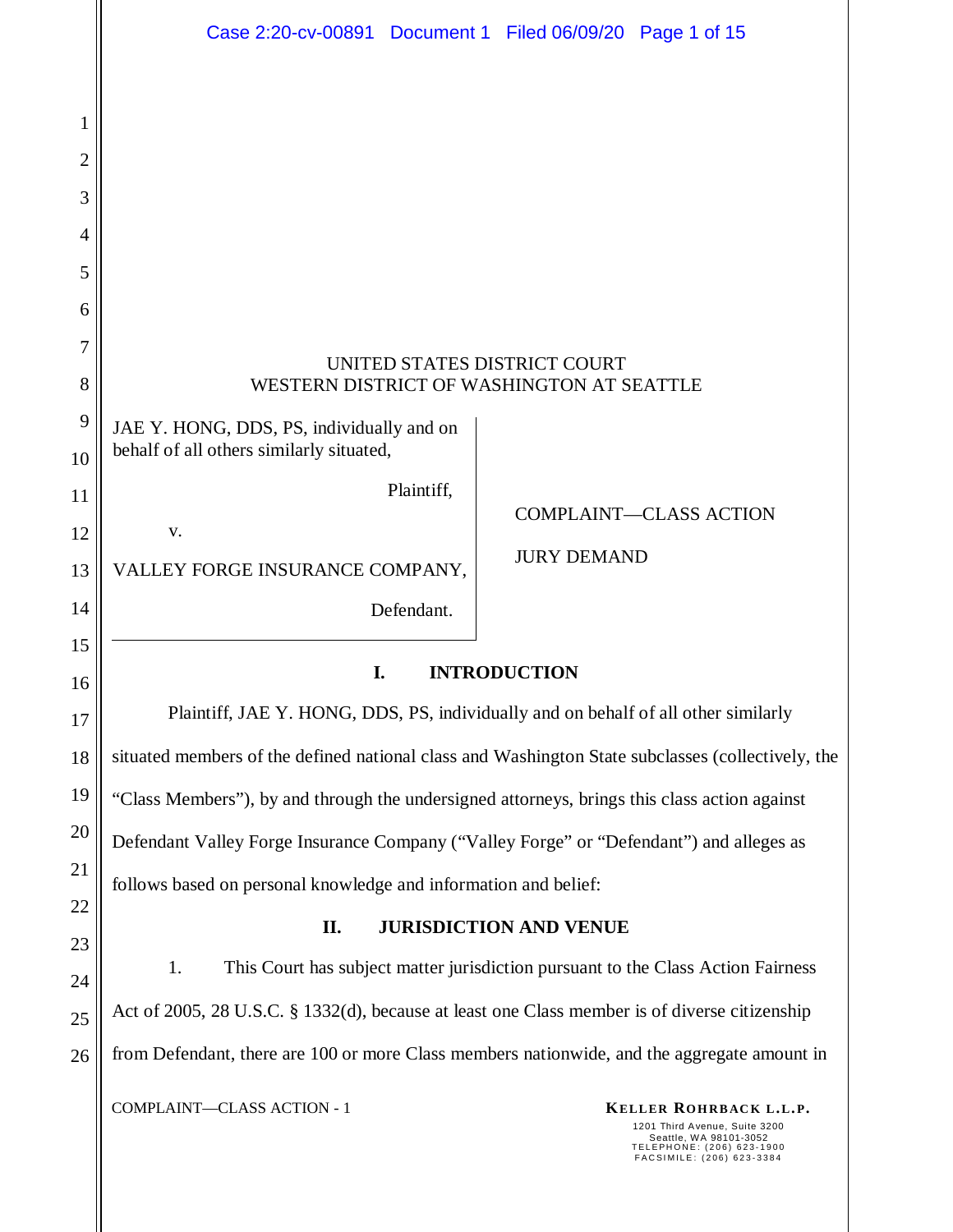controversy exceeds \$5,000,000. The Court has supplemental jurisdiction over Plaintiff's state law claims under 28 U.S.C. § 1367.

2. This Court has personal jurisdiction over Defendant because Defendant is registered to do business in Washington, has sufficient minimum contacts in Washington, and otherwise intentionally avails itself of the markets within Washington through its business activities, such that the exercise of jurisdiction by this Court is proper. Moreover, the claims of Plaintiff and all of the Washington subclass members in this case arise out of and directly relate to Defendant's contacts with Washington.

3. Venue is proper in this District pursuant to 28 U.S.C. § 1391(b)(3) because the Court has personal jurisdiction over Defendant, a substantial portion of the alleged wrongdoing occurred in this District and the state of Washington, and Defendant has sufficient contacts with this District and the state of Washington.

4. Venue is proper in the Western District of Washington pursuant to 28 U.S.C. § 1391(b)(2) because a substantial part of the events or omissions giving rise to the claims at issue in this Complaint arose in this District. Plaintiff's businesses are located in Everett and Marysville, Snohomish County, and in Burien, King County. This action is therefore appropriately filed in the Seattle Division because a substantial portion of the events giving rise to this lawsuit arose in Snohomish and King Counties.

#### **III. PARTIES**

5. Plaintiff, Jae Y. Hong, DDS, PS, owns and operates oral and maxillofacial surgical dental businesses located at 5929 Evergreen Way, #300, Everett, Washington 98203; 1809 4<sup>th</sup> Street, Marysville, Washington 98270; and 429 SW 153<sup>rd</sup> Street, Burien, Washington 98166.

**COMPLAINT—CLASS ACTION - 2 KELLER ROHRBACK L.L.P.**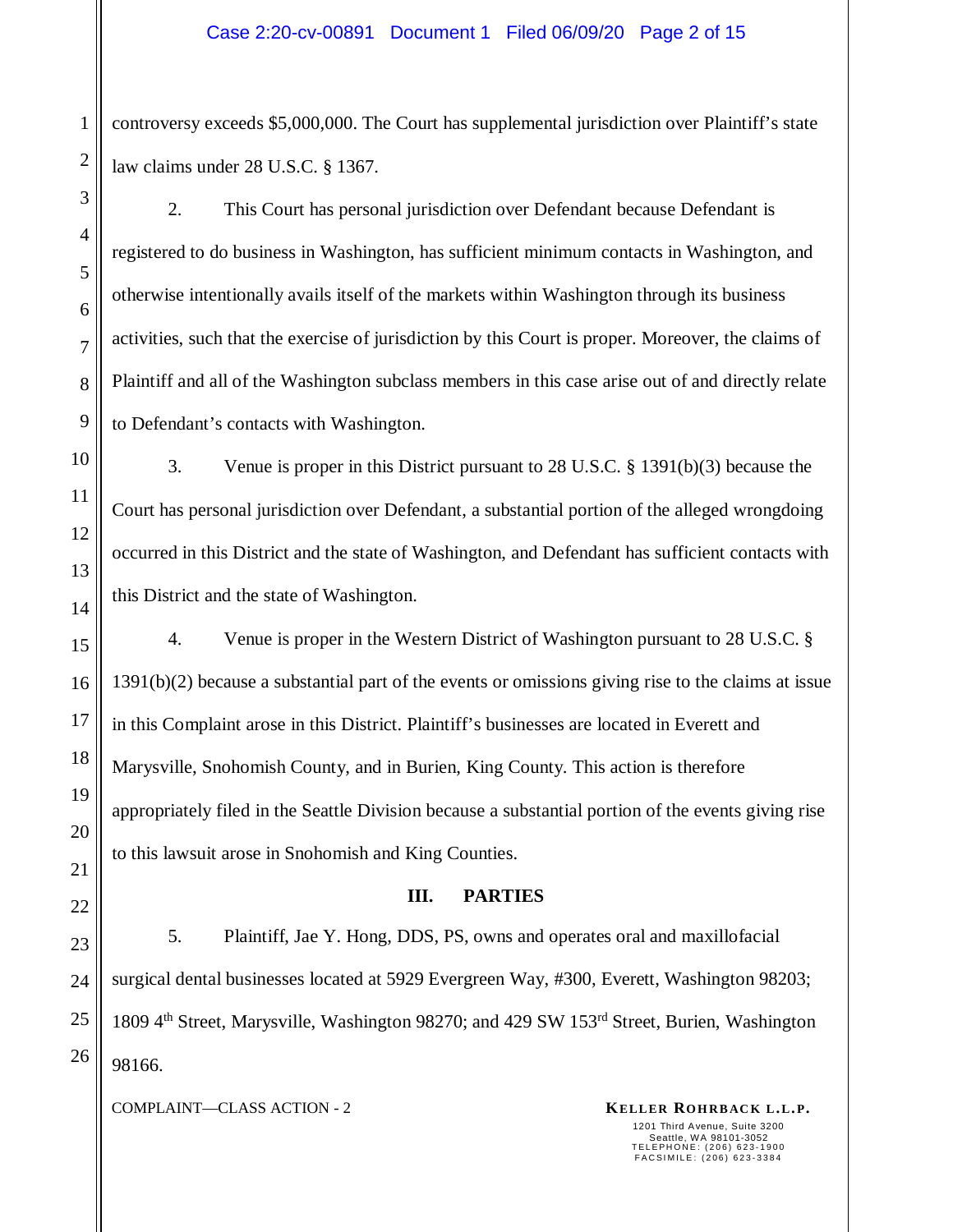6. Defendant Valley Forge Insurance Company is an insurance carrier duly incorporated in the State of Pennsylvania, with its principal place of business located at 151 N. Franklin, Chicago, Illinois 60606.

7. Defendant Valley Forge is authorized to write, sell, and issue business insurance policies in all 50 states. Defendant conducts business within Washington and these states by selling and issuing business insurance policies to policyholders, including Plaintiff.

#### **IV. NATURE OF THE CASE**

8. This lawsuit is filed to ensure that Plaintiff and other similarly-situated policyholders receive the insurance benefits to which they are entitled and for which they paid.

9. Defendant Valley Forge issued one or more insurance policies to Plaintiff, including Commercial Property Coverage, with a Businessowners Special Property Coverage Form and related endorsements, insuring Plaintiff's property and business practice and other coverages, with effective dates of August 10, 2019 to August 10, 2020.

10. Plaintiff's business property includes property owned and/or leased by Plaintiff and used for general business purposes for the specific purpose of oral and maxillofacial surgical services and other related business activities.

11. Defendant Valley Forge promises to pay Plaintiff for "direct physical loss of or damage to" to covered property.

12. The Policy includes coverage for risks of both damage to and loss of covered property.

13. Defendant Valley Forge's insurance policy issued to Plaintiff includes Business Income Coverage, Extra Expense Coverage, Extended Business Income Coverage and Civil Authority Coverage.

**COMPLAINT—CLASS ACTION - 3 KELLER ROHRBACK L.L.P.**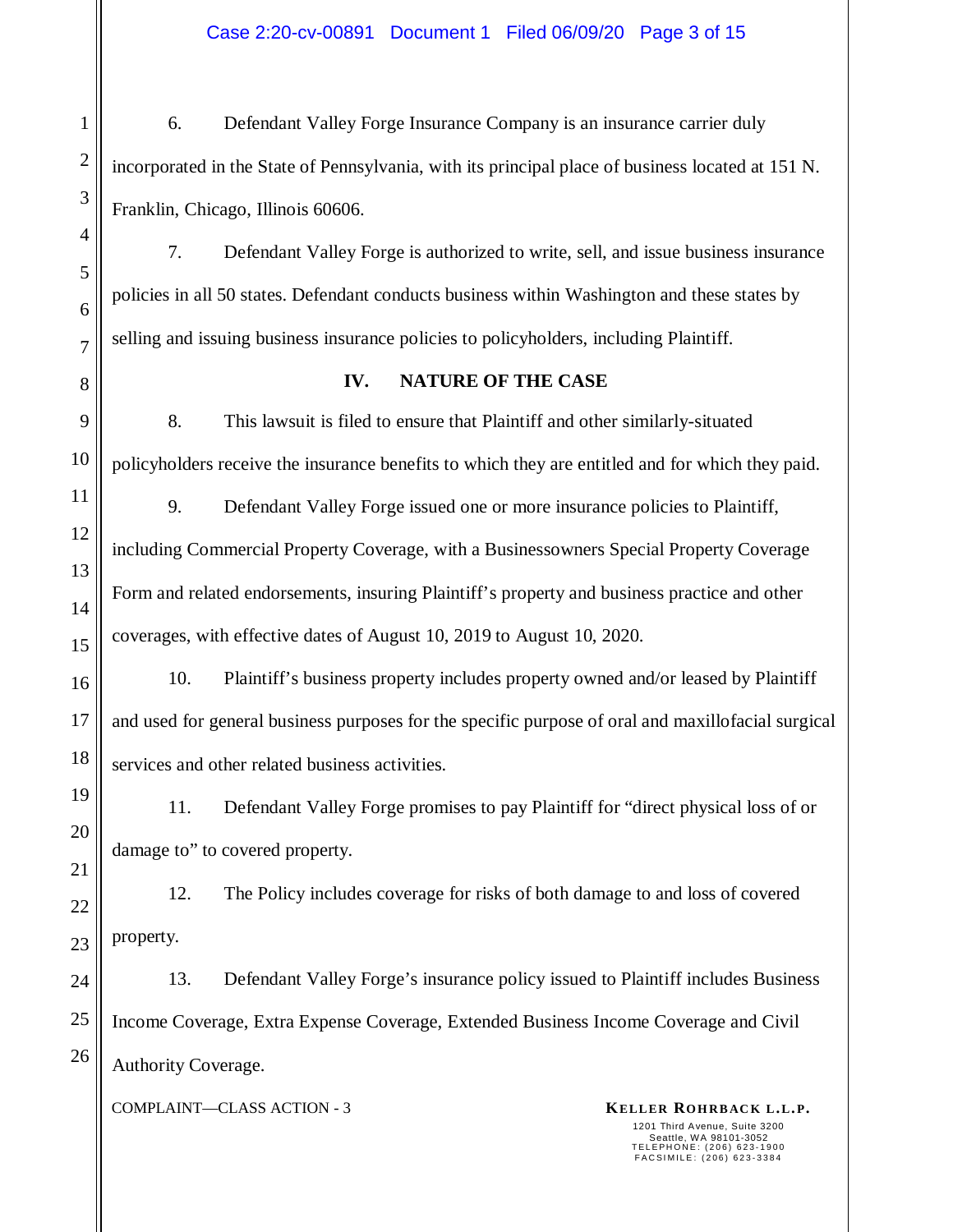# Case 2:20-cv-00891 Document 1 Filed 06/09/20 Page 4 of 15

| 1              | 14.                                                                                  | Plaintiff paid all premiums for the coverage when due.                                                                                                              |                                                                                                                                             |  |  |  |
|----------------|--------------------------------------------------------------------------------------|---------------------------------------------------------------------------------------------------------------------------------------------------------------------|---------------------------------------------------------------------------------------------------------------------------------------------|--|--|--|
| $\mathbf{2}$   | 15.<br>On or about January 2020, the United States of America saw its first cases of |                                                                                                                                                                     |                                                                                                                                             |  |  |  |
| 3              | persons infected by COVID-19, which has been designated a worldwide pandemic.        |                                                                                                                                                                     |                                                                                                                                             |  |  |  |
| $\overline{4}$ | 16.                                                                                  | In light of this pandemic, on February 29, 2020, Washington Governor Jay Inslee                                                                                     |                                                                                                                                             |  |  |  |
| 5<br>6         |                                                                                      | issued Proclamation 20-5, declaring a State of Emergency for all counties in the state of                                                                           |                                                                                                                                             |  |  |  |
| $\overline{7}$ |                                                                                      | Washington as the result of COVID-19.                                                                                                                               |                                                                                                                                             |  |  |  |
| 8              | 17.                                                                                  | Thereafter, Governor Inslee issued a series of certain proclamations and orders                                                                                     |                                                                                                                                             |  |  |  |
| 9              |                                                                                      | affecting many persons and businesses in Washington, whether infected with COVID-19 or not,                                                                         |                                                                                                                                             |  |  |  |
| 10             |                                                                                      | requiring certain public health precautions.                                                                                                                        |                                                                                                                                             |  |  |  |
| 11             | 18.                                                                                  | On March 19, 2020, Governor Inslee issued Proclamation 20-24, "Restrictions on                                                                                      |                                                                                                                                             |  |  |  |
| 12             |                                                                                      | Non-Urgent Medical Procedures." The proclamation provides, in part:                                                                                                 |                                                                                                                                             |  |  |  |
| 13             |                                                                                      |                                                                                                                                                                     |                                                                                                                                             |  |  |  |
| 14             |                                                                                      | WHEREAS, the health care personal protective equipment supply chain in<br>Washington State has been severely disrupted by the significant increased use of          |                                                                                                                                             |  |  |  |
| 15             |                                                                                      | such equipment worldwide, such that there are now critical shortages of this<br>equipment for health care workers. To curtail the spread of the COVID-19            |                                                                                                                                             |  |  |  |
| 16             |                                                                                      | pandemic in Washington State and to protect our health care workers as they<br>provide health care services, it is necessary to immediately prohibit all hospitals, |                                                                                                                                             |  |  |  |
| 17             |                                                                                      | ambulatory surgery centers, and dental, orthodontic, and endodontic offices in<br>Washington State from providing health care services, procedures and surgeries    |                                                                                                                                             |  |  |  |
| 18<br>19       |                                                                                      | that require personal protective equipment, which if delayed, are not anticipated<br>to cause harm to the patient within the next three months[.]                   |                                                                                                                                             |  |  |  |
| 20             | 19.                                                                                  | By order of Governor Inslee, oral and maxillofacial surgical businesses, including                                                                                  |                                                                                                                                             |  |  |  |
| 21             |                                                                                      | Plaintiff's, were prohibited from providing services but for urgent and emergency procedures.                                                                       |                                                                                                                                             |  |  |  |
| 22             | 20.                                                                                  | No COVID-19 virus has been detected on Plaintiff's business premises.                                                                                               |                                                                                                                                             |  |  |  |
| 23             | 21.                                                                                  | Plaintiff's property sustained direct physical loss and/or damage related to                                                                                        |                                                                                                                                             |  |  |  |
| 24             |                                                                                      |                                                                                                                                                                     |                                                                                                                                             |  |  |  |
| 25             |                                                                                      | COVID-19 and/or the proclamations and orders.                                                                                                                       |                                                                                                                                             |  |  |  |
| 26             |                                                                                      |                                                                                                                                                                     |                                                                                                                                             |  |  |  |
|                |                                                                                      | COMPLAINT-CLASS ACTION - 4                                                                                                                                          | KELLER ROHRBACK L.L.P.<br>1201 Third Avenue, Suite 3200<br>Seattle, WA 98101-3052<br>TELEPHONE: (206) 623-1900<br>FACSIMILE: (206) 623-3384 |  |  |  |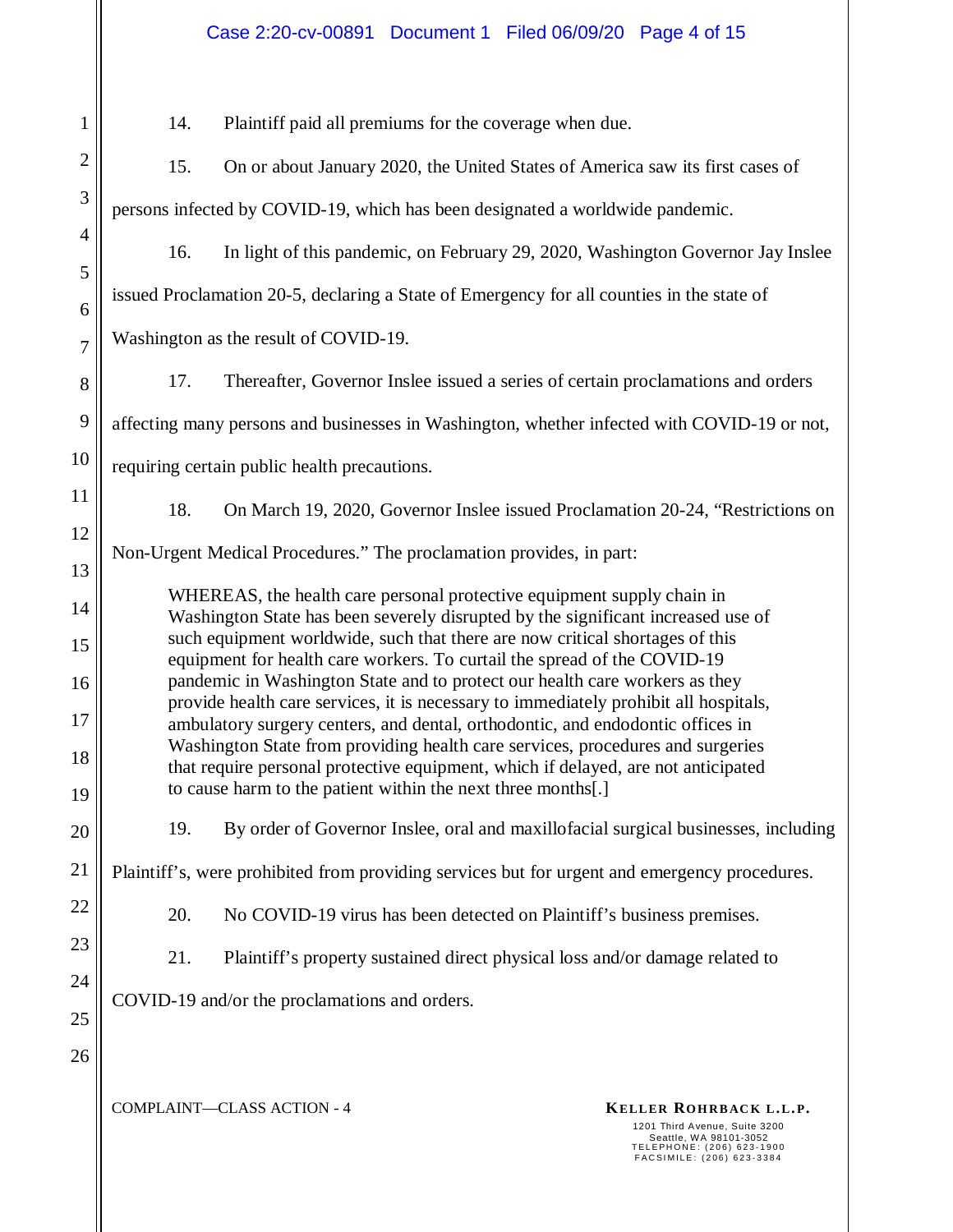#### Case 2:20-cv-00891 Document 1 Filed 06/09/20 Page 5 of 15

22. Plaintiff's property will continue to sustain direct physical loss or damage covered by the Valley Forge policy or policies, including but not limited to business interruption, extra expense, interruption by civil authority, and other expenses.

23. Plaintiff's property cannot be used for its intended purposes.

24. As a result of the above, Plaintiff has experienced and will experience loss covered by the Valley Forge policy or policies.

25. After Plaintiff's businesses were shut down in March 2020, Plaintiff sought coverage for the loss. By letter dated April 28, 2020, Valley Forge denied coverage for the loss.

26. Upon information and belief, Valley Forge has denied or will deny all similar claims for coverage.

#### **V. CLASS ACTION ALLEGATIONS**

27. This matter is brought by Plaintiff on behalf of itself and those similarly situated, under Federal Rules of Civil Procedure 23(b)(1), 23(b)(2), and 23(b)(3).

28. The Classes that Plaintiff seeks to represent are defined at this time as:

A. *Business Income Breach of Contract Class:* All persons and entities in the United States issued a Valley Forge policy with Business Income Coverage who suffered a suspension of their business at the covered premises related to COVID-19 and/or orders issued by Governor Inslee, other Governors, and/or other civil authorities and whose Business Income claim has been denied by Valley Forge.

B. *Business Income Breach of Contract Washington Subclass:* All persons and entities in the State of Washington issued a Valley Forge policy with Business Income Coverage who suffered a suspension of their business at the covered premises

**COMPLAINT—CLASS ACTION - 5 KELLER ROHRBACK L.L.P.** 

1

2

3

4

5

6

7

8

9

10

11

12

13

14

15

16

17

18

19

20

21

22

23

24

25

26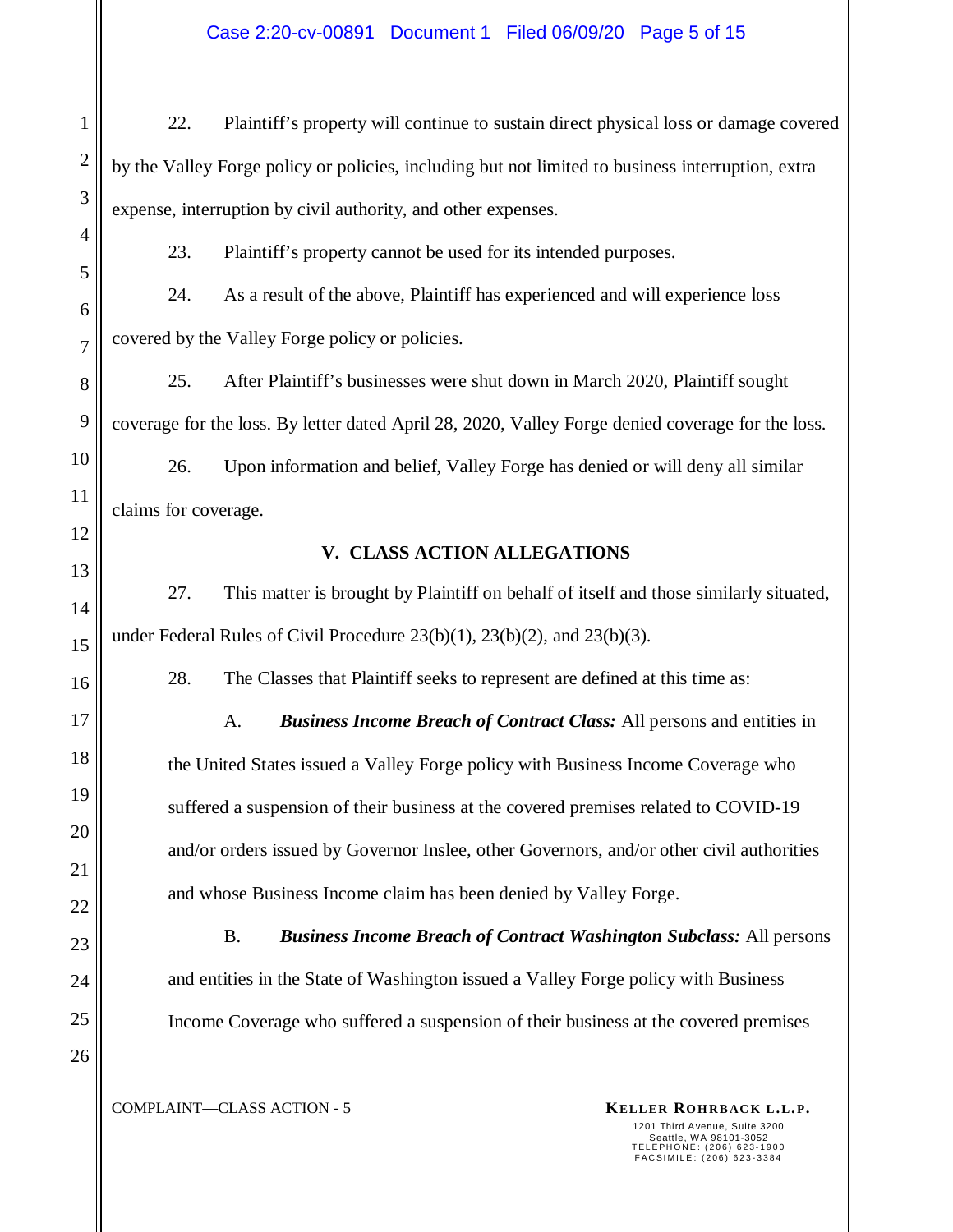related to COVID-19 and/or orders issued by Governor Inslee, and/or other civil authorities and whose Business Income claim has been denied by Valley Forge.

C. *Business Income Declaratory Relief Class:* All persons and entities in the United States issued a Valley Forge policy with Business Income Coverage who suffered a suspension of their business at the covered premises related to COVID-19 and/or orders issued by Governor Inslee, other Governors, and/or other civil authorities.

D. *Business Income Declaratory Relief Washington Subclass:* All persons and entities in the State of Washington issued a Valley Forge policy with Business Income Coverage who suffered a suspension of their business at the covered premises related to COVID-19 and/or orders issued by Governor Inslee, and/or other civil authorities.

E. *Extended Business Income Breach of Contract Class:* All persons and entities in the United States issued a Valley Forge policy with Extended Business Income Coverage who suffered a suspension of their business at the covered premises related to COVID-19 and/or orders issued by Governor Inslee, other Governors, and/or other civil authorities and whose Extended Business Income claim has been denied by Valley Forge.

F. *Extended Business Income Breach of Contract Washington Subclass:* All persons and entities in the State of Washington issued a Valley Forge policy with Extended Business Income Coverage who suffered a suspension of their business at the covered premises related to COVID-19 and/or orders issued by Governor Inslee, and/or other civil authorities and whose Extended Business Income claim has been denied by Valley Forge.

1

2

3

4

5

6

7

8

9

10

11

12

13

14

15

16

17

18

19

20

21

22

23

24

25

26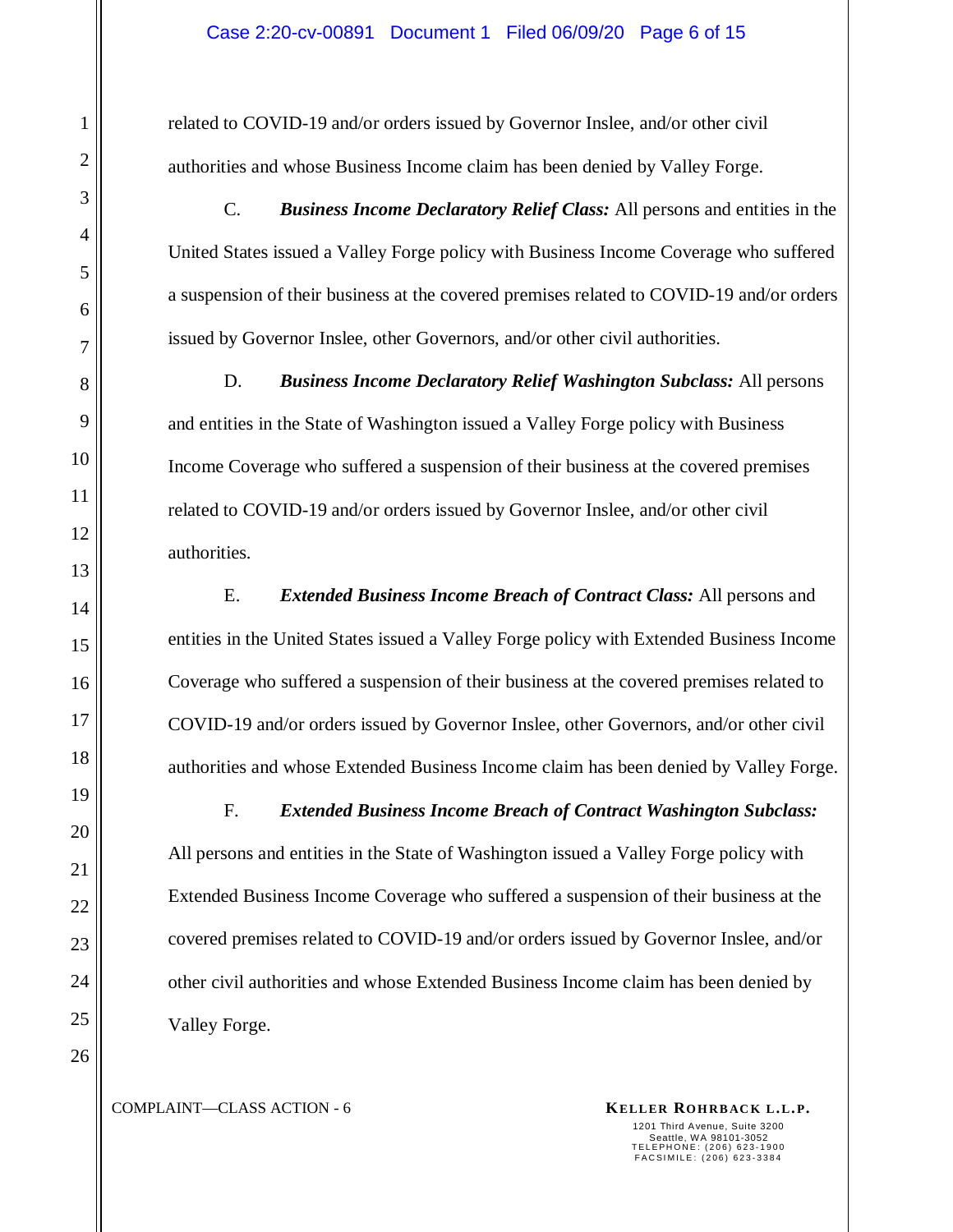G. *Extended Business Income Declaratory Relief Class:* All persons and entities in the United States issued a Valley Forge policy with Extended Business Income Coverage who suffered a suspension of their business at the covered premises related to COVID-19 and/or orders issued by Governor Inslee, other Governors, and/or other civil authorities.

H. *Extended Business Income Declaratory Relief Washington Subclass:* All persons and entities in the State of Washington issued a Valley Forge policy with Extended Business Income coverage who suffered a suspension of their business at the covered premises related to COVID-19 and/or orders issued by Governor Inslee, and/or other civil authorities.

I. *Extra Expense Breach of Contract Class***:** All persons and entities in the United States issued a Valley Forge policy with Extra Expense Coverage who sought to minimize losses from the suspension of their business at the covered premises in connection with COVID-19 and/or orders issued by Governor Inslee, other Governors, and/or other civil authorities and whose Extra Expense claim has been denied by Valley Forge.

J. *Extra Expense Breach of Contract Washington Subclass***:** All persons and entities in the State of Washington issued a Valley Forge policy with Extra Expense Coverage who sought to minimize losses from the suspension of their business at the covered premises in connection with COVID-19 and/or orders issued by Governor Inslee, and/or other civil authorities and whose Extra Expense claim has been denied by Valley Forge.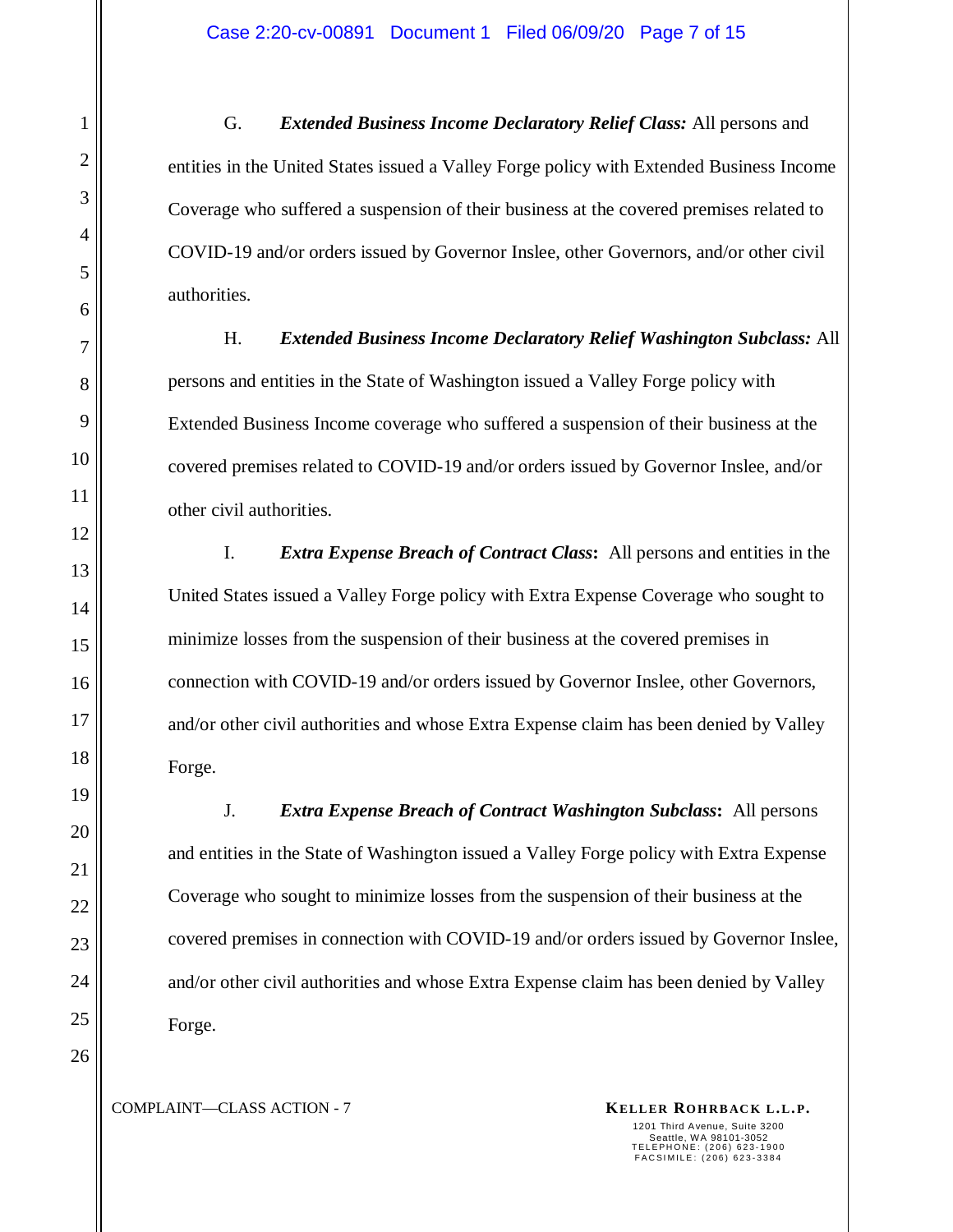K. *Extra Expense Declaratory Relief Class:* All persons and entities in the United States issued a Valley Forge policy with Extra Expense Coverage who sought to minimize losses from the suspension of their business at the covered premises in connection with COVID-19 and/or orders issued by Governor Inslee, other Governors, and/or other civil authorities.

L. *Extra Expense Declaratory Relief Washington Subclass:* All persons and entities in the State of Washington issued a Valley Forge policy with Extra Expense Coverage who sought to minimize losses from the suspension of their business at the covered premises in connection with COVID-19 and/or orders issued by Governor Inslee, and/or other civil authorities.

M. *Civil Authority Breach of Contract Class:* All persons and entities in the United States issued a Valley Forge policy with Civil Authority Coverage who suffered a suspension of their practice and/or extra expense at the covered premises related to COVID-19 and/or orders issued by Governor Inslee, other Governors, and/or other civil authorities and whose Civil Authority claim has been denied by Valley Forge.

N. *Civil Authority Breach of Contract Washington Subclass:* All persons and entities in the State of Washington issued a Valley Forge policy with Civil Authority coverage who suffered a suspension of their business and/or extra expense at the covered premises related to COVID-19 and/or orders issued by Governor Inslee, and/or other civil authorities and whose Civil Authority claim has been denied by Valley Forge.

**COMPLAINT—CLASS ACTION - 8 KELLER ROHRBACK L.L.P.** O. *Civil Authority Declaratory Relief Class:* All persons and entities in the United States issued a Valley Forge policy with Civil Authority Coverage who suffered a suspension of their practice at the covered premises related to COVID-19 and/or orders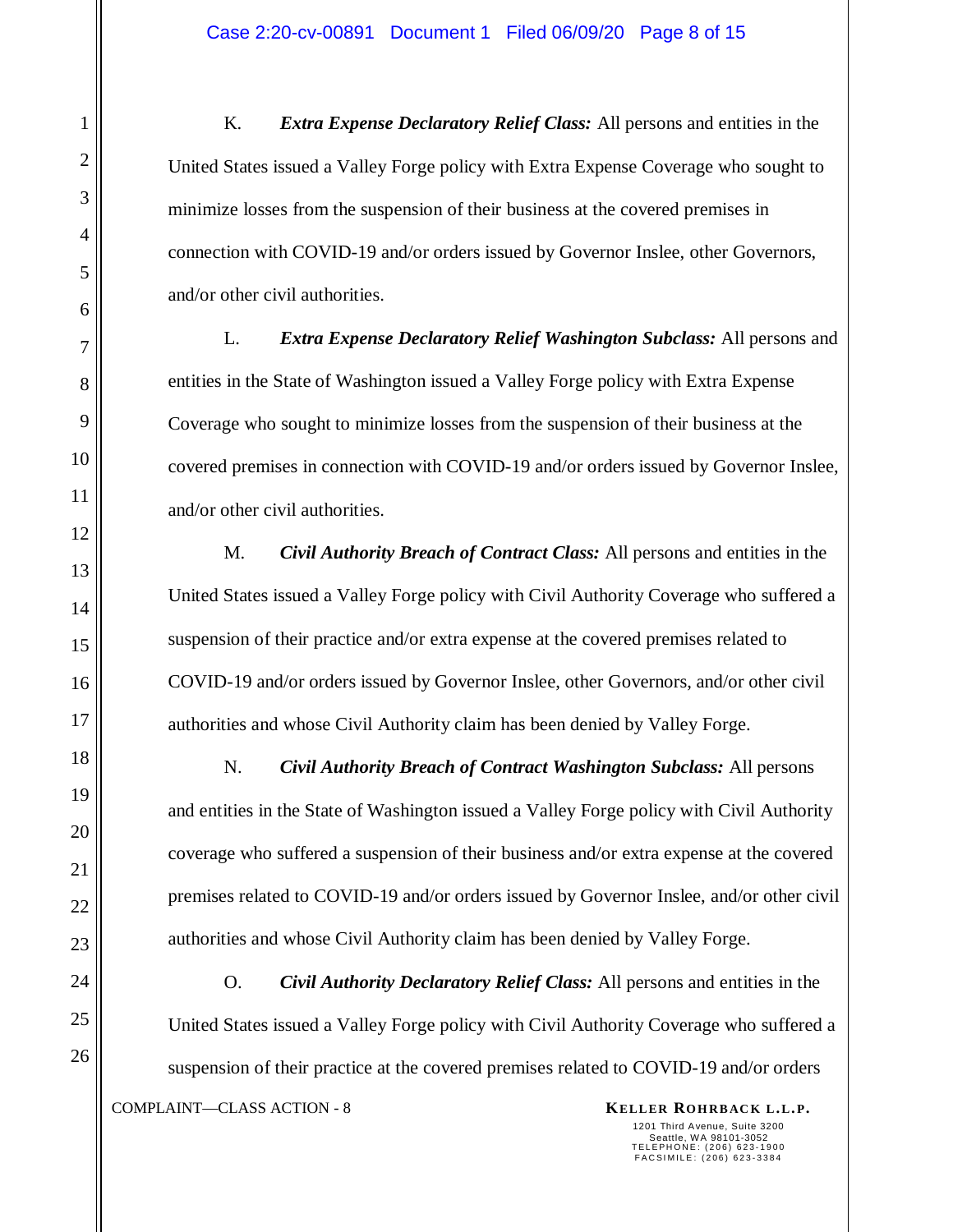issued by Governor Inslee, other Governors, and/or other civil authorities.

P. *Civil Authority Declaratory Relief Washington Subclass:* All persons and entities in the State of Washington issued a Valley Forge policy with Civil Authority Coverage who suffered a suspension of their business at the covered premises related to COVID-19 and/or orders issued by Governor Inslee, and/or other civil authorities.

29. Excluded from the Classes are Defendant's officers, directors, and employees; the judicial officers and associated court staff assigned to this case; and the immediate family members of such officers and staff. Plaintiff reserves the right to amend the above-described Class definitions based on information obtained in discovery including Defendant's internal records presently unavailable to Plaintiff.

30. This action may properly be maintained on behalf of each proposed Class under the criteria of Rule 23 of the Federal Rules of Civil Procedure.

31. **Numerosity**: The members of the Class are so numerous that joinder of all members would be impractical. Plaintiff is informed and believes that the proposed Class contains hundreds of members. The precise number of class members can be ascertained through discovery, which will include Defendant's records of policyholders.

32. **Commonality and Predominance**: Common questions of law and fact predominate over any questions affecting only individual members of the Class. Common questions include, but are not limited to, the following:

A. Whether the class members suffered covered losses based on common policies issued to members of the Class;

B. Whether Valley Forge acted in a manner common to the class and wrongfully denied claims for coverage relating to COVID-19 and/or orders issued by

**COMPLAINT—CLASS ACTION - 9 KELLER ROHRBACK L.L.P.**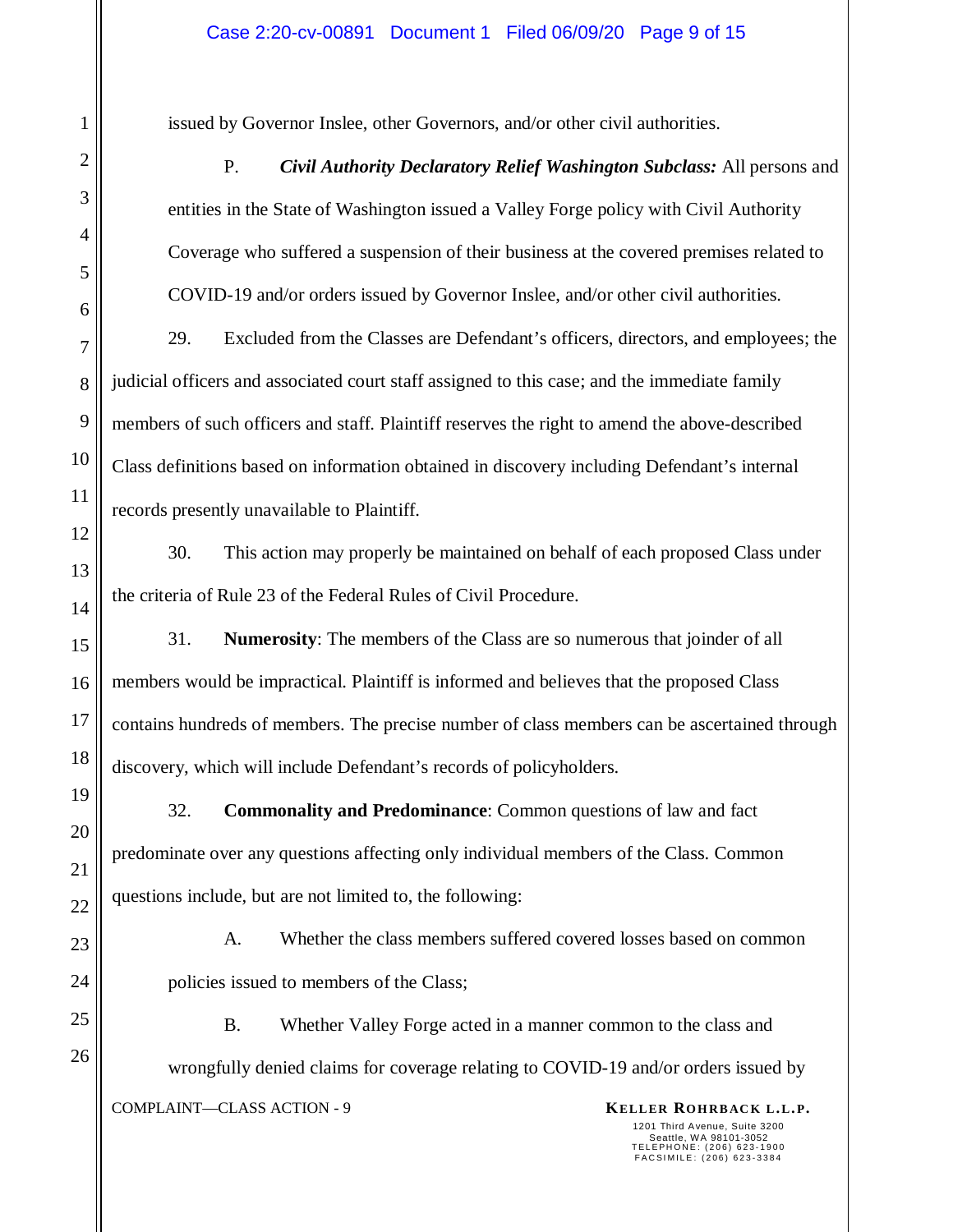#### Case 2:20-cv-00891 Document 1 Filed 06/09/20 Page 10 of 15

Governor Inslee, other Governors, and/or other civil authorities;

C. Whether Business Income Coverage in Valley Forge's policies of insurance applies to a suspension of practice relating to COVID-19 and/or orders issued by Governor Inslee, other Governors, and/or other civil authorities;

D. Whether Extended Business Income Coverage in Valley Forge's policies of insurance applies to a suspension of practice relating to COVID-19 and/or orders issued by Governor Inslee, other Governors, and/or other civil authorities;

E. Whether Extra Expense Coverage in Valley Forge's policies of insurance applies to efforts to minimize a loss at the covered premises relating to COVID-19 and/or orders issued by Governor Inslee, other Governors, and/or other civil authorities;

F. Whether Civil Authority Coverage in Valley Forge's policies of insurance applies to a suspension of practice relating to COVID-19 and/or orders issued by Governor Inslee, other Governors, and/or civil authorities;

G. Whether Valley Forge has breached its contracts of insurance through a blanket denial of all claims based on business interruption, income loss or closures related to COVID-19 and/or orders issued by Governor Inslee, other Governors, and/or other civil authorities;

H. Whether, because of Defendant's conduct, Plaintiff and the Class Members have suffered damages; and if so, the appropriate amount thereof; and

I. Whether, because of Defendant's conduct, Plaintiff and the Class Members are entitled to equitable and declaratory relief, and if so, the nature of such relief.

**COMPLAINT—CLASS ACTION - 10 KELLER ROHRBACK L.L.P.** 33. **Typicality**: Plaintiff's claims are typical of the claims of the members of the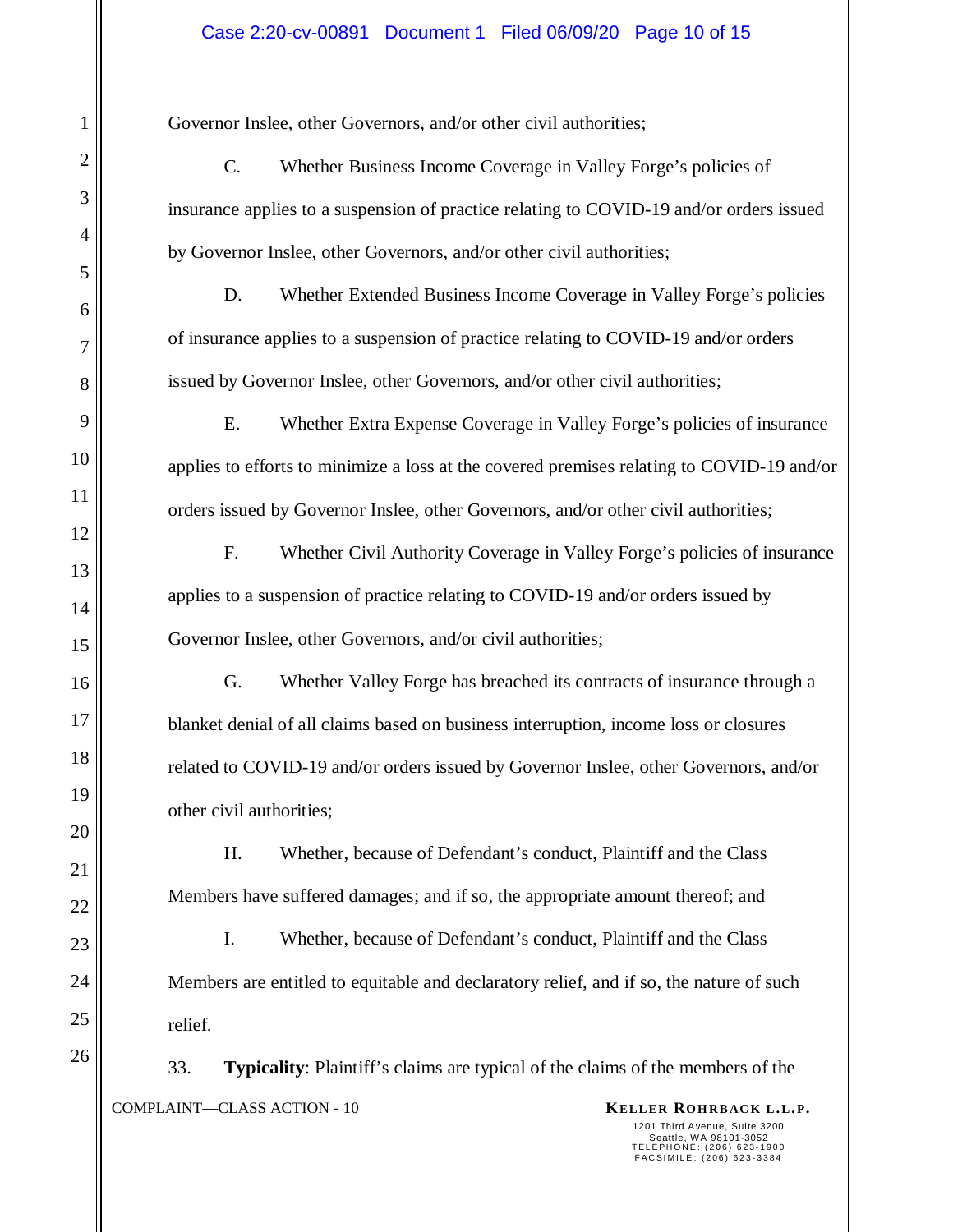classes. Plaintiff and all the members of the classes have been injured by the same wrongful practices of Defendant. Plaintiff's claims arise from the same practices and course of conduct that give rise to the claims of the members of the Class and are based on the same legal theories.

34. **Adequacy**: Plaintiff will fully and adequately assert and protect the interests of the classes and has retained class counsel who are experienced and qualified in prosecuting class actions. Neither Plaintiff nor its attorneys have any interests contrary to or in conflict with the Class.

35. **Federal Rule of Civil Procedure 23(b)(1), the Risk of Inconsistent or Varying Adjudications and Impairment to Other Class Members' Interests**: Plaintiff seeks adjudication as to the interpretation, and resultant scope, of Defendant's policies, which are common to all members of the class. The prosecution of separate actions by individual members of the classes would risk inconsistent or varying interpretations of those policy terms and create inconsistent standards of conduct for Defendant.

36. **Federal Rule of Civil Procedure 23(b)(2), Declaratory and Injunctive Relief**: Defendant acted or refused to act on grounds generally applicable to Plaintiff and other members of the proposed classes making injunctive relief and declaratory relief appropriate on a classwide basis.

**COMPLAINT—CLASS ACTION - 11 KELLER ROHRBACK L.L.P.** 37. **Federal Rule of Civil Procedure 23(b)(3), Superiority**: A class action is superior to all other available methods of the fair and efficient adjudication of this lawsuit. While the aggregate damages sustained by the classes are likely to be in the millions of dollars, the individual damages incurred by each class member may be too small to warrant the expense of individual suits. Individual litigation creates a risk of inconsistent and/or contradictory decisions and the court system would be unduly burdened by individual litigation of such cases. A class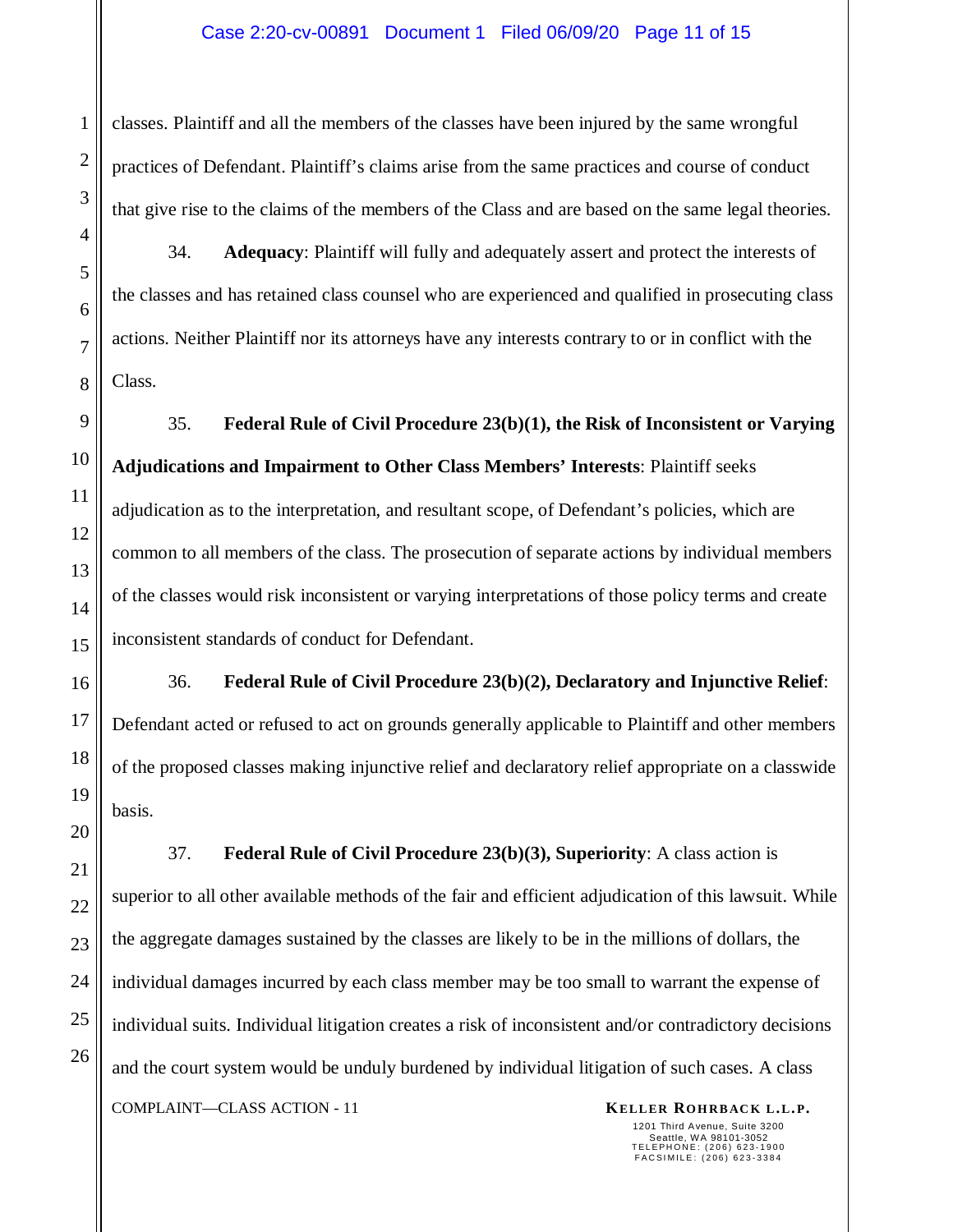1 2 action would result in a unified adjudication, with the benefits of economies of scale and supervision by a single court.

#### **VI. CAUSES OF ACTION**

#### **Count One—Declaratory Judgment**

*(Brought on behalf of the Business Income Declaratory Relief Class, Business Income Declaratory Relief Washington Subclass, Extended Business Income Declaratory Relief Class, Extended Business Income Declaratory Relief Washington Subclass, Extra Expense Declaratory Relief Class, Extra Expense Declaratory Relief Washington Subclass, Civil Authority Declaratory Relief Class, and Civil Authority Declaratory Relief Washington Subclass)* 

38. Previous paragraphs alleged are incorporated herein.

39. This is a cause of action for declaratory judgment pursuant to the Declaratory

Judgment Act, codified at 28 U.S.C. § 2201.

3

4

5

6

7

8

9

10

11

12

13

14

15

16

17

18

19

20

21

22

23

24

25

26

40. Plaintiff brings this cause of action on behalf of the Business Income Declaratory Relief Class, Business Income Declaratory Relief Washington Subclass, Extended Business Income Declaratory Relief Class, Extended Business Income Declaratory Relief Washington Subclass, Extra Expense Declaratory Relief Class, Extra Expense Declaratory Relief Washington Subclass, Civil Authority Declaratory Relief Class, and Civil Authority Declaratory Relief Washington Subclass.

41. Plaintiff seeks a declaratory judgment declaring that Plaintiff and Class Members' losses and expenses resulting from the interruption of their business are covered by the Policy.

42. Plaintiff seeks a declaratory judgment declaring that Valley Forge is responsible for timely and fully paying all such claims.

## **Count Two—Breach of Contract**

*(Brought on behalf of the Business Income Breach of Contract Class, Business Income Breach of Contract Washington Subclass, Extended Business Income Breach of Contract Class, Extended Business Income Breach of Contract Washington* 

**COMPLAINT—CLASS ACTION - 12 KELLER ROHRBACK L.L.P.**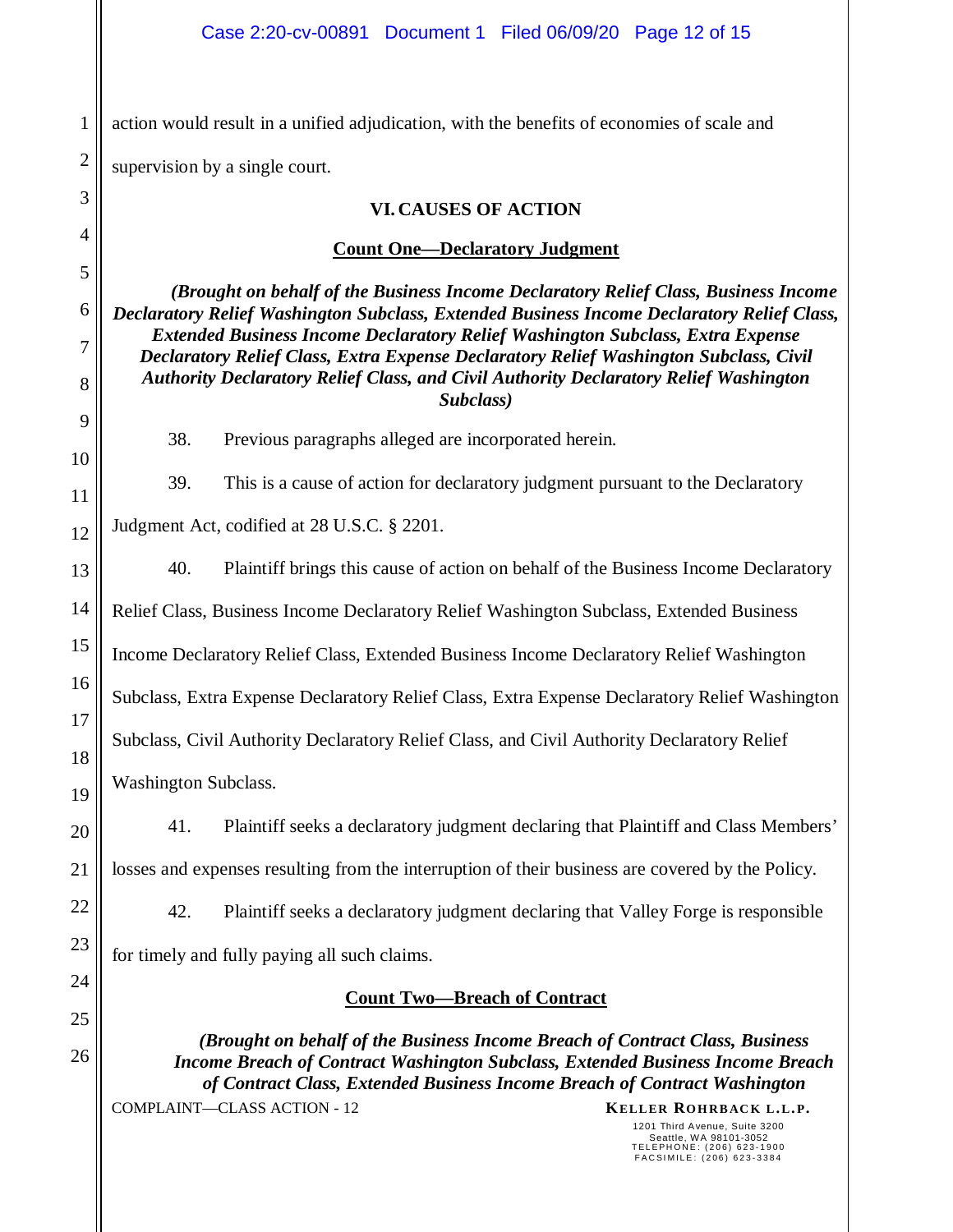#### *Subclass, Extra Expense Breach of Contract Class, Extra Expense Breach of Contract Washington Subclass, Civil Authority Breach of Contract Class, and Civil Authority Breach of Contract Washington Subclass)*

43. Previous paragraphs alleged are incorporated herein.

44. Plaintiff brings this cause of action on behalf of the Business Income Breach of Contract Class, Business Income Breach of Contract Washington Subclass, Extended Business Income Breach of Contract Class, Extended Business Income Breach of Contract Washington Subclass, Extra Expense Breach of Contract Class, Extra Expense Breach of Contract Washington Subclass, Civil Authority Breach of Contract Class and Civil Authority Breach of Contract Washington Subclass.

45. The Policy is a contract under which Plaintiff and the class paid premiums to Valley Forge in exchange for Valley Forge's promise to pay plaintiff and the class for all claims covered by the Policy.

46. Plaintiff has paid its insurance premiums.

47. Plaintiff submitted a claim to Valley Forge for its covered loss, and Valley Forge denied coverage.

48. On information and belief, Valley Forge has denied coverage for other similarly situated policyholders.

49. Denying coverage for the claim is a breach of the insurance contract.

50. Plaintiff is harmed by the breach of the insurance contract by Valley Forge.

## **VII. REQUEST FOR RELIEF**

1. A declaratory judgment that the policy or policies cover Plaintiff's losses and expenses resulting from the interruption of the Plaintiff's business related to COVID-19 and/or orders issued by Governor Inslee, other Governors, and/or other authorities.

**COMPLAINT—CLASS ACTION - 13 KELLER ROHRBACK L.L.P.** 

1201 Third Avenue, Suite 3200 Seattle, WA 98101-3052<br>TELEPHONE: (206) 623-1900<br>FACSIMILE: (206) 623-3384

1

2

3

4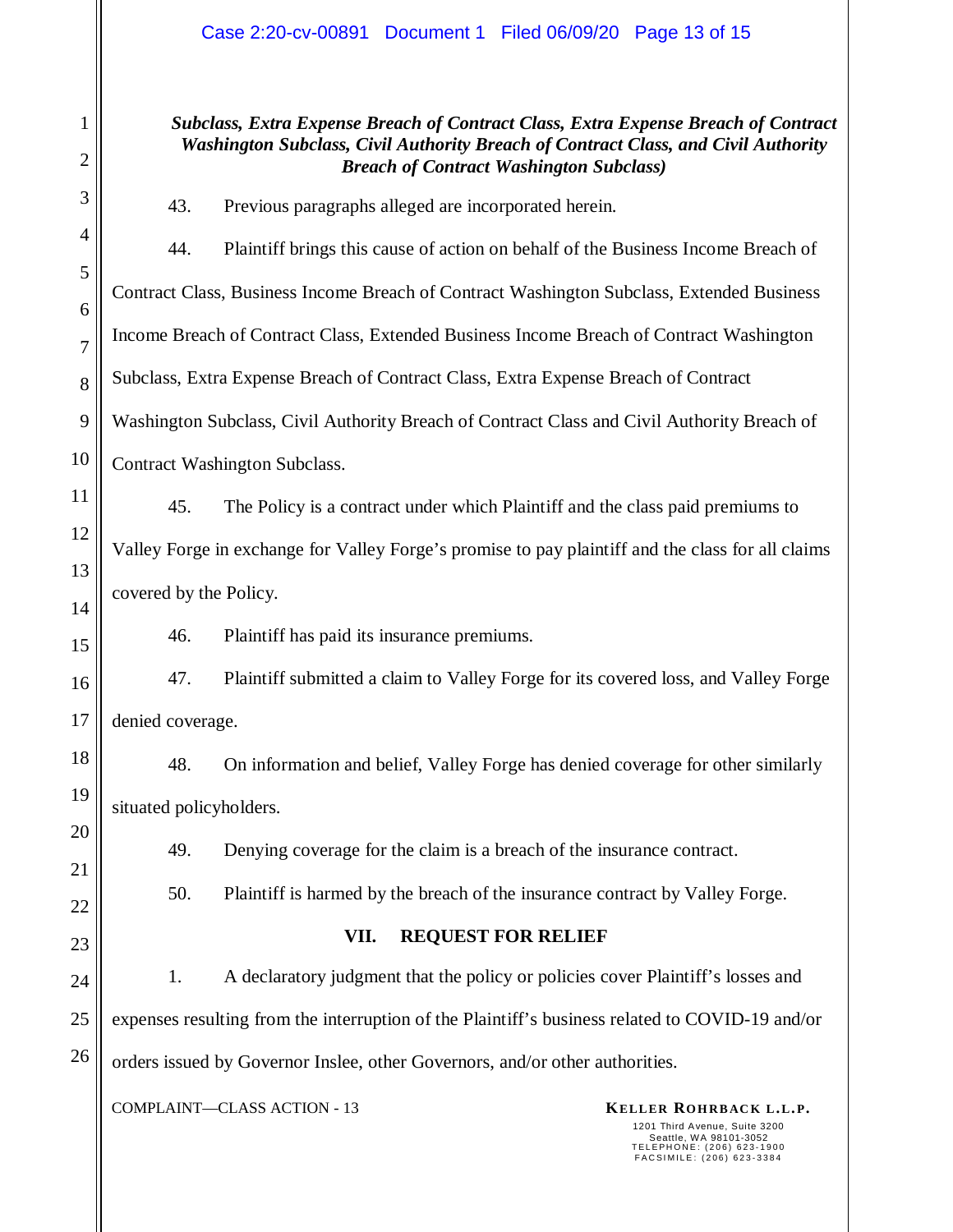2. A declaratory judgment that the defendant is responsible for timely and fully paying all such losses.

1

**COMPLAINT—CLASS ACTION - 14 KELLER ROHRBACK L.L.P.** 1201 Third Avenue, Suite 3200 Seattle, WA 98101-3052<br>TELEPHONE: (206) 623-1900<br>FACSIMILE: (206) 623-3384 2 3 4 5 6 7 8 9 10 11 12 13 14 15 16 17 18 19 20 21 22 23 24 25 26 3. Damages. 4. Class action status under Fed. R. Civ. P. 23. 5. Pre- and post-judgment interest at the highest allowable rate. 6. Reasonable attorney fees and costs. 7. Such further and other relief as the Court shall deem appropriate. **VIII. JURY TRIAL DEMANDED**  Plaintiff demands a jury trial on all claims so triable. DATED this 9th day of June, 2020. **StdandardSig** KELLER ROHRBACK L.L.P. By: *s/ Amy Williams Derry*  By: *s/ Lynn L. Sarko* By: *s/Ian S. Birk*  By: *s/ Gretchen Freeman Cappio* By: *s/ Irene M. Hecht* By: *s/ Maureen Falecki* By: *s/ Nathan Nanfelt* Amy Williams Derry, WSBA #28711 Lynn L. Sarko, WSBA #16569 Ian S. Birk, WSBA #31431 Gretchen Freeman Cappio, WSBA #29576 Irene M. Hecht, WSBA #11063 Maureen Falecki, WSBA #18569 Nathan L. Nanfelt, WSBA #45273 1201 Third Avenue, Suite 3200 Seattle, WA 98101 Telephone: (206) 623-1900 Fax: (206) 623-3384 Email: awilliam-derry@kellerrohrback.com Email: lsarko@kellerrohrback.com Email: ibirk@kellerrohrback.com Email: gcappio@kellerrohrback.com Email: ihecht@kellerrohrback.com Email: mfalecki@kellerrohrback.com Email: nnanfelt@kellerrrohrback.com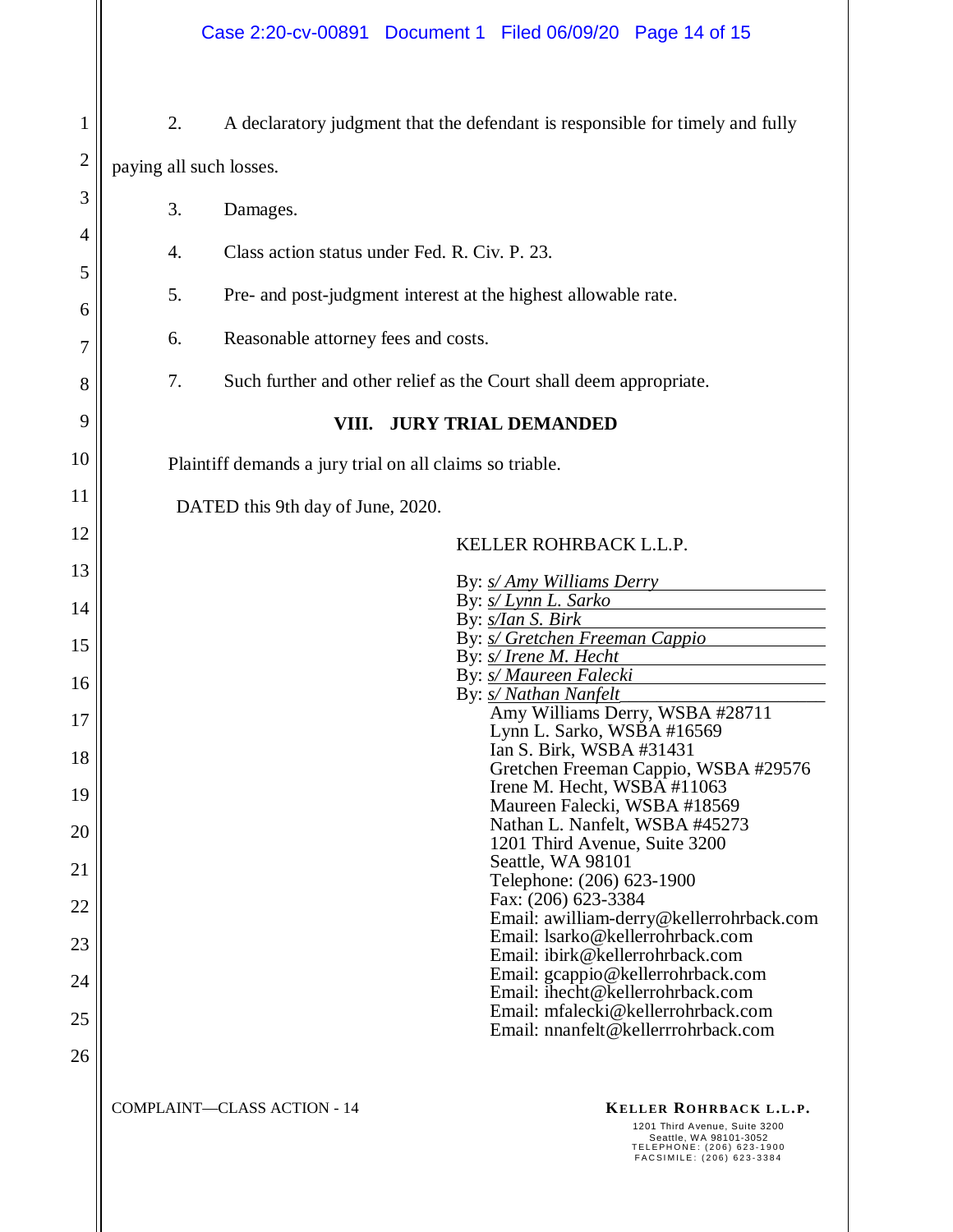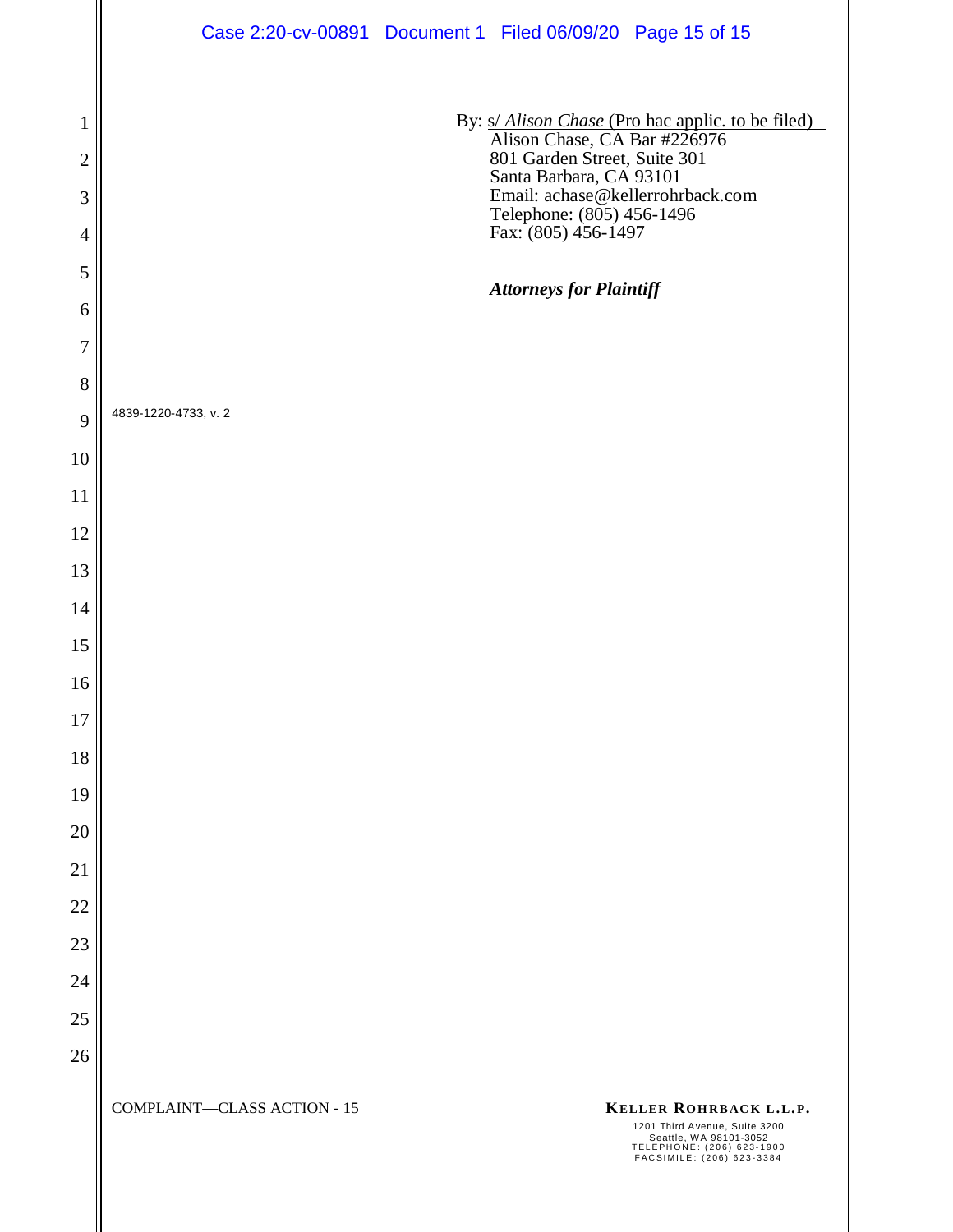# $\mathcal{H}_{\rm{H}}$   $\mathcal{H}_{\rm{H}}$  (Rev. 09/19) case 2:20-cv-00821  $\mathbf{VPCC}$   $\mathbf{VPC}$   $\mathbf{FP}$   $\mathbf{FP}$   $\mathbf{FP}$   $\mathbf{FP}$   $\mathbf{FP}$   $\mathbf{FP}$   $\mathbf{FP}$   $\mathbf{FP}$   $\mathbf{FP}$   $\mathbf{FP}$   $\mathbf{FP}$   $\mathbf{FP}$   $\mathbf{FP}$   $\mathbf{FP}$   $\mathbf{FP}$   $\mathbf{FP$

The JS 44 civil cover sheet and the information contained herein neither replace nor supplement the filing and service of pleadings or other papers as required by law, except as provided by local rules of court. This form,

| I. (a) PLAINTIFFS<br>situated                                                                                                                                                                                                                                                                                                                                                                                                                                                                                                                                                                                                                                           | JAE Y. HONG, DDS, PS, individually and on behalf of all others similarly                                                                                                                                                                                                                                                                                                                                                                                                                                                                                                                                                                                                                                                                                                                                                                                                                                                                                                                                                                                                                                                                                                                                                                                                                                                                                                   | <b>DEFENDANTS</b>                                                                                                                                                                                                                                                                                                                                                                                                    | VALLEY FORGE INSURANCE COMPANY                                                                                                                                                                                                                                                                                                                                                                                                                                                                     |                                                                                                                                                                                                                                                                                                                                                                                                                                                                                                                                                                                                                                                                                                                                     |  |  |
|-------------------------------------------------------------------------------------------------------------------------------------------------------------------------------------------------------------------------------------------------------------------------------------------------------------------------------------------------------------------------------------------------------------------------------------------------------------------------------------------------------------------------------------------------------------------------------------------------------------------------------------------------------------------------|----------------------------------------------------------------------------------------------------------------------------------------------------------------------------------------------------------------------------------------------------------------------------------------------------------------------------------------------------------------------------------------------------------------------------------------------------------------------------------------------------------------------------------------------------------------------------------------------------------------------------------------------------------------------------------------------------------------------------------------------------------------------------------------------------------------------------------------------------------------------------------------------------------------------------------------------------------------------------------------------------------------------------------------------------------------------------------------------------------------------------------------------------------------------------------------------------------------------------------------------------------------------------------------------------------------------------------------------------------------------------|----------------------------------------------------------------------------------------------------------------------------------------------------------------------------------------------------------------------------------------------------------------------------------------------------------------------------------------------------------------------------------------------------------------------|----------------------------------------------------------------------------------------------------------------------------------------------------------------------------------------------------------------------------------------------------------------------------------------------------------------------------------------------------------------------------------------------------------------------------------------------------------------------------------------------------|-------------------------------------------------------------------------------------------------------------------------------------------------------------------------------------------------------------------------------------------------------------------------------------------------------------------------------------------------------------------------------------------------------------------------------------------------------------------------------------------------------------------------------------------------------------------------------------------------------------------------------------------------------------------------------------------------------------------------------------|--|--|
| (b) County of Residence of First Listed Plaintiff                                                                                                                                                                                                                                                                                                                                                                                                                                                                                                                                                                                                                       | King County, WA<br>(EXCEPT IN U.S. PLAINTIFF CASES)                                                                                                                                                                                                                                                                                                                                                                                                                                                                                                                                                                                                                                                                                                                                                                                                                                                                                                                                                                                                                                                                                                                                                                                                                                                                                                                        | NOTE:                                                                                                                                                                                                                                                                                                                                                                                                                | Delaware County, PA<br>County of Residence of First Listed Defendant<br>(IN U.S. PLAINTIFF CASES ONLY)<br>IN LAND CONDEMNATION CASES, USE THE LOCATION OF<br>THE TRACT OF LAND INVOLVED.                                                                                                                                                                                                                                                                                                           |                                                                                                                                                                                                                                                                                                                                                                                                                                                                                                                                                                                                                                                                                                                                     |  |  |
| <b>KELLER ROHRBACK L.L.P.</b><br>(206) 623-1900                                                                                                                                                                                                                                                                                                                                                                                                                                                                                                                                                                                                                         | (C) Attorneys (Firm Name, Address, and Telephone Number)<br>1201 Third Avenue, Suite 3200, Seattle, WA 98101                                                                                                                                                                                                                                                                                                                                                                                                                                                                                                                                                                                                                                                                                                                                                                                                                                                                                                                                                                                                                                                                                                                                                                                                                                                               | Attorneys (If Known)                                                                                                                                                                                                                                                                                                                                                                                                 |                                                                                                                                                                                                                                                                                                                                                                                                                                                                                                    |                                                                                                                                                                                                                                                                                                                                                                                                                                                                                                                                                                                                                                                                                                                                     |  |  |
|                                                                                                                                                                                                                                                                                                                                                                                                                                                                                                                                                                                                                                                                         | <b>II. BASIS OF JURISDICTION</b> (Place an "X" in One Box Only)                                                                                                                                                                                                                                                                                                                                                                                                                                                                                                                                                                                                                                                                                                                                                                                                                                                                                                                                                                                                                                                                                                                                                                                                                                                                                                            | <b>III. CITIZENSHIP OF PRINCIPAL PARTIES</b> (Place an "X" in One Box for Plaintiff                                                                                                                                                                                                                                                                                                                                  |                                                                                                                                                                                                                                                                                                                                                                                                                                                                                                    |                                                                                                                                                                                                                                                                                                                                                                                                                                                                                                                                                                                                                                                                                                                                     |  |  |
| $\Box$ 1 U.S. Government<br>Plaintiff                                                                                                                                                                                                                                                                                                                                                                                                                                                                                                                                                                                                                                   | $\Box$ 3 Federal Ouestion<br>(U.S. Government Not a Party)                                                                                                                                                                                                                                                                                                                                                                                                                                                                                                                                                                                                                                                                                                                                                                                                                                                                                                                                                                                                                                                                                                                                                                                                                                                                                                                 | (For Diversity Cases Only)<br>Citizen of This State                                                                                                                                                                                                                                                                                                                                                                  | <b>DEF</b><br><b>PTF</b><br>$\mathbf{X}$ 1<br>$\Box$ 1<br>Incorporated or Principal Place<br>of Business In This State                                                                                                                                                                                                                                                                                                                                                                             | and One Box for Defendant)<br><b>PTF</b><br>DEF<br>$\Box$ 4<br>$\Box$ 4                                                                                                                                                                                                                                                                                                                                                                                                                                                                                                                                                                                                                                                             |  |  |
| $\Box$ 2 U.S. Government<br>Defendant                                                                                                                                                                                                                                                                                                                                                                                                                                                                                                                                                                                                                                   | $\mathbf{X}$ 4 Diversity<br>(Indicate Citizenship of Parties in Item III)                                                                                                                                                                                                                                                                                                                                                                                                                                                                                                                                                                                                                                                                                                                                                                                                                                                                                                                                                                                                                                                                                                                                                                                                                                                                                                  | Citizen of Another State                                                                                                                                                                                                                                                                                                                                                                                             | $\Box$ 2 Incorporated <i>and</i> Principal Place<br>$\Box$ 2<br>of Business In Another State                                                                                                                                                                                                                                                                                                                                                                                                       | $\Box$ 5<br>$\mathbf{X}$ 5                                                                                                                                                                                                                                                                                                                                                                                                                                                                                                                                                                                                                                                                                                          |  |  |
|                                                                                                                                                                                                                                                                                                                                                                                                                                                                                                                                                                                                                                                                         |                                                                                                                                                                                                                                                                                                                                                                                                                                                                                                                                                                                                                                                                                                                                                                                                                                                                                                                                                                                                                                                                                                                                                                                                                                                                                                                                                                            | Citizen or Subject of a<br>Foreign Country                                                                                                                                                                                                                                                                                                                                                                           | $\Box$ 3 Foreign Nation<br>$\Box$ 3                                                                                                                                                                                                                                                                                                                                                                                                                                                                | $\Box$ 6<br>$\Box$ 6                                                                                                                                                                                                                                                                                                                                                                                                                                                                                                                                                                                                                                                                                                                |  |  |
| <b>IV. NATURE OF SUIT</b> (Place an "X" in One Box Only)<br><b>CONTRACT</b>                                                                                                                                                                                                                                                                                                                                                                                                                                                                                                                                                                                             | <b>TORTS</b>                                                                                                                                                                                                                                                                                                                                                                                                                                                                                                                                                                                                                                                                                                                                                                                                                                                                                                                                                                                                                                                                                                                                                                                                                                                                                                                                                               | <b>FORFEITURE/PENALTY</b>                                                                                                                                                                                                                                                                                                                                                                                            | <b>BANKRUPTCY</b>                                                                                                                                                                                                                                                                                                                                                                                                                                                                                  | Click here for: Nature of Suit Code Descriptions.<br><b>OTHER STATUTES</b>                                                                                                                                                                                                                                                                                                                                                                                                                                                                                                                                                                                                                                                          |  |  |
| $\mathbf{\times}$ 110 Insurance<br>$\Box$ 120 Marine<br>$\Box$ 130 Miller Act<br>$\Box$ 140 Negotiable Instrument<br>$\Box$ 150 Recovery of Overpayment<br>& Enforcement of Judgment<br>151 Medicare Act<br>152 Recovery of Defaulted<br><b>Student Loans</b><br>(Excludes Veterans)<br>$\Box$ 153 Recovery of Overpayment<br>of Veteran's Benefits<br>$\Box$ 160 Stockholders' Suits<br>190 Other Contract<br>195 Contract Product Liability<br>$\Box$ 196 Franchise<br><b>REAL PROPERTY</b><br>210 Land Condemnation<br>220 Foreclosure<br>$\Box$ 230 Rent Lease & Ejectment<br>$\Box$ 240 Torts to Land<br>245 Tort Product Liability<br>290 All Other Real Property | PERSONAL INJURY<br>PERSONAL INJURY<br>$\Box$ 310 Airplane<br>$\Box$ 365 Personal Injury -<br>□ 315 Airplane Product<br>Product Liability<br>Liability<br>$\Box$ 367 Health Care/<br>$\Box$ 320 Assault, Libel &<br>Pharmaceutical<br>Slander<br>Personal Injury<br>□ 330 Federal Employers'<br>Product Liability<br>Liability<br>1368 Asbestos Personal<br>340 Marine<br><b>Injury Product</b><br>345 Marine Product<br>Liability<br>PERSONAL PROPERTY<br>Liability<br>□ 350 Motor Vehicle<br>370 Other Fraud<br>□ 355 Motor Vehicle<br>$\Box$ 371 Truth in Lending<br>380 Other Personal<br><b>Product Liability</b><br>360 Other Personal<br>Property Damage<br>385 Property Damage<br>Injury<br>$\Box$ 362 Personal Injury -<br>Product Liability<br>Medical Malpractice<br><b>CIVIL RIGHTS</b><br><b>PRISONER PETITIONS</b><br>$\Box$ 440 Other Civil Rights<br><b>Habeas Corpus:</b><br>$\Box$ 441 Voting<br>463 Alien Detainee<br>$\Box$ 442 Employment<br>$\Box$ 510 Motions to Vacate<br>$\Box$ 443 Housing/<br>Sentence<br>Accommodations<br>$\Box$ 530 General<br>$\Box$ 445 Amer. w/Disabilities<br>535 Death Penalty<br>Employment<br>Other:<br>$\Box$ 446 Amer. w/Disabilities<br>$\Box$ 540 Mandamus & Other<br>$\Box$ 550 Civil Rights<br>Other<br>1 448 Education<br><b>1 555 Prison Condition</b><br>560 Civil Detainee -<br>Conditions of<br>Confinement | □ 625 Drug Related Seizure<br>of Property 21 USC 881<br>$\Box$ 690 Other<br><b>LABOR</b><br>710 Fair Labor Standards<br>Act<br>720 Labor/Management<br>Relations<br>740 Railway Labor Act<br>751 Family and Medical<br>Leave Act<br>790 Other Labor Litigation<br>791 Employee Retirement<br>Income Security Act<br><b>IMMIGRATION</b><br>1462 Naturalization Application<br>$\Box$ 465 Other Immigration<br>Actions | $\Box$ 422 Appeal 28 USC 158<br>423 Withdrawal<br>28 USC 157<br><b>PROPERTY RIGHTS</b><br>$\Box$ 820 Copyrights<br>□ 830 Patent<br>335 Patent - Abbreviated<br>New Drug Application<br>□ 840 Trademark<br><b>SOCIAL SECURITY</b><br>$\Box$ 861 HIA (1395ff)<br>$\Box$ 862 Black Lung (923)<br>$\Box$ 863 DIWC/DIWW (405(g))<br>□ 864 SSID Title XVI<br>$\Box$ 865 RSI (405(g))<br><b>FEDERAL TAX SUITS</b><br>□ 870 Taxes (U.S. Plaintiff<br>or Defendant)<br>□ 871 IRS-Third Party<br>26 USC 7609 | 375 False Claims Act<br>376 Qui Tam (31 USC<br>3729(a)<br>$\Box$ 400 State Reapportionment<br>$\Box$ 410 Antitrust<br>$\Box$ 430 Banks and Banking<br>1 450 Commerce<br>$\Box$ 460 Deportation<br>□ 470 Racketeer Influenced and<br>Corrupt Organizations<br>480 Consumer Credit<br>(15 USC 1681 or 1692)<br>1485 Telephone Consumer<br>Protection Act<br>□ 490 Cable/Sat TV<br>□ 850 Securities/Commodities/<br>Exchange<br>□ 890 Other Statutory Actions<br>□ 891 Agricultural Acts<br>□ 893 Environmental Matters<br>□ 895 Freedom of Information<br>Act<br>□ 896 Arbitration<br>□ 899 Administrative Procedure<br>Act/Review or Appeal of<br><b>Agency Decision</b><br>$\Box$ 950 Constitutionality of<br><b>State Statutes</b> |  |  |
| V. ORIGIN (Place an "X" in One Box Only)<br>$\mathbf{X}$ 1 Original<br>$\Box$ 2 Removed from<br>$\Box$ 3<br>Remanded from<br>$\Box$ 4 Reinstated or<br>$\Box$ 8 Multidistrict<br>$\Box$ 5<br>Multidistrict<br>$\Box$ 6<br>Transferred from<br>Proceeding<br><b>State Court</b><br>Appellate Court<br>Reopened<br>Litigation -<br>Litigation -<br><b>Another District</b><br>Direct File<br>Transfer<br>(specify)<br>Cite the U.S. Civil Statute under which you are filing ( <i>Do not cite jurisdictional statutes unless diversity</i> ):<br>28 U.S.C. § 1391(b)                                                                                                      |                                                                                                                                                                                                                                                                                                                                                                                                                                                                                                                                                                                                                                                                                                                                                                                                                                                                                                                                                                                                                                                                                                                                                                                                                                                                                                                                                                            |                                                                                                                                                                                                                                                                                                                                                                                                                      |                                                                                                                                                                                                                                                                                                                                                                                                                                                                                                    |                                                                                                                                                                                                                                                                                                                                                                                                                                                                                                                                                                                                                                                                                                                                     |  |  |
| VI. CAUSE OF ACTION                                                                                                                                                                                                                                                                                                                                                                                                                                                                                                                                                                                                                                                     | Brief description of cause:<br>Insurance bad faith                                                                                                                                                                                                                                                                                                                                                                                                                                                                                                                                                                                                                                                                                                                                                                                                                                                                                                                                                                                                                                                                                                                                                                                                                                                                                                                         |                                                                                                                                                                                                                                                                                                                                                                                                                      |                                                                                                                                                                                                                                                                                                                                                                                                                                                                                                    |                                                                                                                                                                                                                                                                                                                                                                                                                                                                                                                                                                                                                                                                                                                                     |  |  |
| <b>VII. REQUESTED IN</b><br><b>COMPLAINT:</b>                                                                                                                                                                                                                                                                                                                                                                                                                                                                                                                                                                                                                           | <b>EX</b> CHECK IF THIS IS A CLASS ACTION<br>UNDER RULE 23, F.R.Cv.P.                                                                                                                                                                                                                                                                                                                                                                                                                                                                                                                                                                                                                                                                                                                                                                                                                                                                                                                                                                                                                                                                                                                                                                                                                                                                                                      | <b>DEMAND \$</b>                                                                                                                                                                                                                                                                                                                                                                                                     | <b>JURY DEMAND:</b>                                                                                                                                                                                                                                                                                                                                                                                                                                                                                | CHECK YES only if demanded in complaint:<br>$\mathbf{X}$ Yes<br>$\Box$ No                                                                                                                                                                                                                                                                                                                                                                                                                                                                                                                                                                                                                                                           |  |  |
| VIII. RELATED CASE(S)<br>(See instructions):<br>Barbara J. Rothstein<br>2:20-cv-00809-BJR<br>IF ANY<br>DOCKET NUMBER<br><b>JUDGE</b>                                                                                                                                                                                                                                                                                                                                                                                                                                                                                                                                    |                                                                                                                                                                                                                                                                                                                                                                                                                                                                                                                                                                                                                                                                                                                                                                                                                                                                                                                                                                                                                                                                                                                                                                                                                                                                                                                                                                            |                                                                                                                                                                                                                                                                                                                                                                                                                      |                                                                                                                                                                                                                                                                                                                                                                                                                                                                                                    |                                                                                                                                                                                                                                                                                                                                                                                                                                                                                                                                                                                                                                                                                                                                     |  |  |
| <b>DATE</b><br>06/09/2020<br><b>FOR OFFICE USE ONLY</b>                                                                                                                                                                                                                                                                                                                                                                                                                                                                                                                                                                                                                 | /s/ Amy Williams-Derry                                                                                                                                                                                                                                                                                                                                                                                                                                                                                                                                                                                                                                                                                                                                                                                                                                                                                                                                                                                                                                                                                                                                                                                                                                                                                                                                                     | SIGNATURE OF ATTORNEY OF RECORD                                                                                                                                                                                                                                                                                                                                                                                      |                                                                                                                                                                                                                                                                                                                                                                                                                                                                                                    |                                                                                                                                                                                                                                                                                                                                                                                                                                                                                                                                                                                                                                                                                                                                     |  |  |
| <b>RECEIPT#</b>                                                                                                                                                                                                                                                                                                                                                                                                                                                                                                                                                                                                                                                         | <b>AMOUNT</b><br><b>APPLYING IFP</b>                                                                                                                                                                                                                                                                                                                                                                                                                                                                                                                                                                                                                                                                                                                                                                                                                                                                                                                                                                                                                                                                                                                                                                                                                                                                                                                                       | <b>JUDGE</b>                                                                                                                                                                                                                                                                                                                                                                                                         | MAG. JUDGE                                                                                                                                                                                                                                                                                                                                                                                                                                                                                         |                                                                                                                                                                                                                                                                                                                                                                                                                                                                                                                                                                                                                                                                                                                                     |  |  |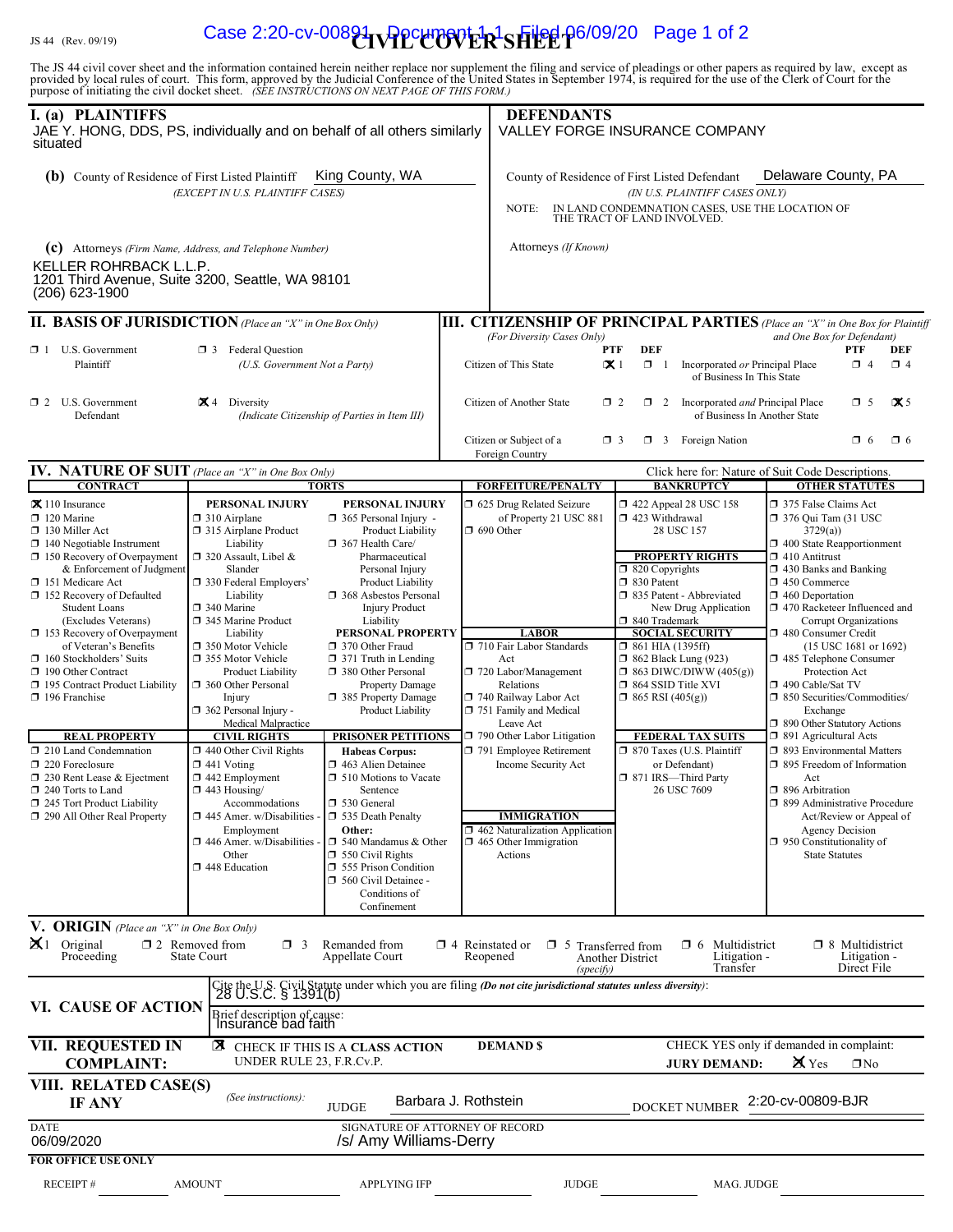#### INSTRUCTIONS FOR ATTORNEYS COMPLETING CIVIL COVER SHEET FORM JS 44

Authority For Civil Cover Sheet

The JS 44 civil cover sheet and the information contained herein neither replaces nor supplements the filings and service of pleading or other papers as required by law, except as provided by local rules of court. This form, approved by the Judicial Conference of the United States in September 1974, is required for the use of the Clerk of Court for the purpose of initiating the civil docket sheet. Consequently, a civil cover sheet is submitted to the Clerk of Court for each civil complaint filed. The attorney filing a case should complete the form as follows:

- **I.(a)** Plaintiffs-Defendants. Enter names (last, first, middle initial) of plaintiff and defendant. If the plaintiff or defendant is a government agency, use only the full name or standard abbreviations. If the plaintiff or defendant is an official within a government agency, identify first the agency and then the official, giving both name and title.
- (b) County of Residence. For each civil case filed, except U.S. plaintiff cases, enter the name of the county where the first listed plaintiff resides at the time of filing. In U.S. plaintiff cases, enter the name of the county in which the first listed defendant resides at the time of filing. (NOTE: In land condemnation cases, the county of residence of the "defendant" is the location of the tract of land involved.)
- (c) Attorneys. Enter the firm name, address, telephone number, and attorney of record. If there are several attorneys, list them on an attachment, noting in this section "(see attachment)".

**II.** Jurisdiction. The basis of jurisdiction is set forth under Rule 8(a), F.R.Cv.P., which requires that jurisdictions be shown in pleadings. Place an "X" in one of the boxes. If there is more than one basis of jurisdiction, precedence is given in the order shown below.

United States plaintiff. (1) Jurisdiction based on 28 U.S.C. 1345 and 1348. Suits by agencies and officers of the United States are included here. United States defendant. (2) When the plaintiff is suing the United States, its officers or agencies, place an "X" in this box.

Federal question. (3) This refers to suits under 28 U.S.C. 1331, where jurisdiction arises under the Constitution of the United States, an amendment to the Constitution, an act of Congress or a treaty of the United States. In cases where the U.S. is a party, the U.S. plaintiff or defendant code takes precedence, and box 1 or 2 should be marked.

Diversity of citizenship. (4) This refers to suits under 28 U.S.C. 1332, where parties are citizens of different states. When Box 4 is checked, the citizenship of the different parties must be checked. (See Section III below; NOTE: federal question actions take precedence over diversity cases.)

- III. Residence (citizenship) of Principal Parties. This section of the JS 44 is to be completed if diversity of citizenship was indicated above. Mark this section for each principal party.
- IV. Nature of Suit. Place an "X" in the appropriate box. If there are multiple nature of suit codes associated with the case, pick the nature of suit code that is most applicable. Click here for: Nature of Suit Code Descriptions.
- V. Origin. Place an "X" in one of the seven boxes.

Original Proceedings. (1) Cases which originate in the United States district courts.

Removed from State Court. (2) Proceedings initiated in state courts may be removed to the district courts under Title 28 U.S.C., Section 1441. Remanded from Appellate Court. (3) Check this box for cases remanded to the district court for further action. Use the date of remand as the filing date.

Reinstated or Reopened. (4) Check this box for cases reinstated or reopened in the district court. Use the reopening date as the filing date. Transferred from Another District. (5) For cases transferred under Title 28 U.S.C. Section 1404(a). Do not use this for within district transfers or multidistrict litigation transfers.

Multidistrict Litigation – Transfer. (6) Check this box when a multidistrict case is transferred into the district under authority of Title 28 U.S.C. Section  $1407$ .

Multidistrict Litigation – Direct File. (8) Check this box when a multidistrict case is filed in the same district as the Master MDL docket. PLEASE NOTE THAT THERE IS NOT AN ORIGIN CODE 7. Origin Code 7 was used for historical records and is no longer relevant due to changes in statue.

- VI. Cause of Action. Report the civil statute directly related to the cause of action and give a brief description of the cause. Do not cite jurisdictional statutes unless diversity. Example: U.S. Civil Statute: 47 USC 553 Brief Description: Unauthorized reception of cable service
- VII. Requested in Complaint. Class Action. Place an "X" in this box if you are filing a class action under Rule 23, F.R.Cv.P. Demand. In this space enter the actual dollar amount being demanded or indicate other demand, such as a preliminary injunction. Jury Demand. Check the appropriate box to indicate whether or not a jury is being demanded.
- VIII. Related Cases. This section of the JS 44 is used to reference related pending cases, if any. If there are related pending cases, insert the docket numbers and the corresponding judge names for such cases.

Date and Attorney Signature. Date and sign the civil cover sheet.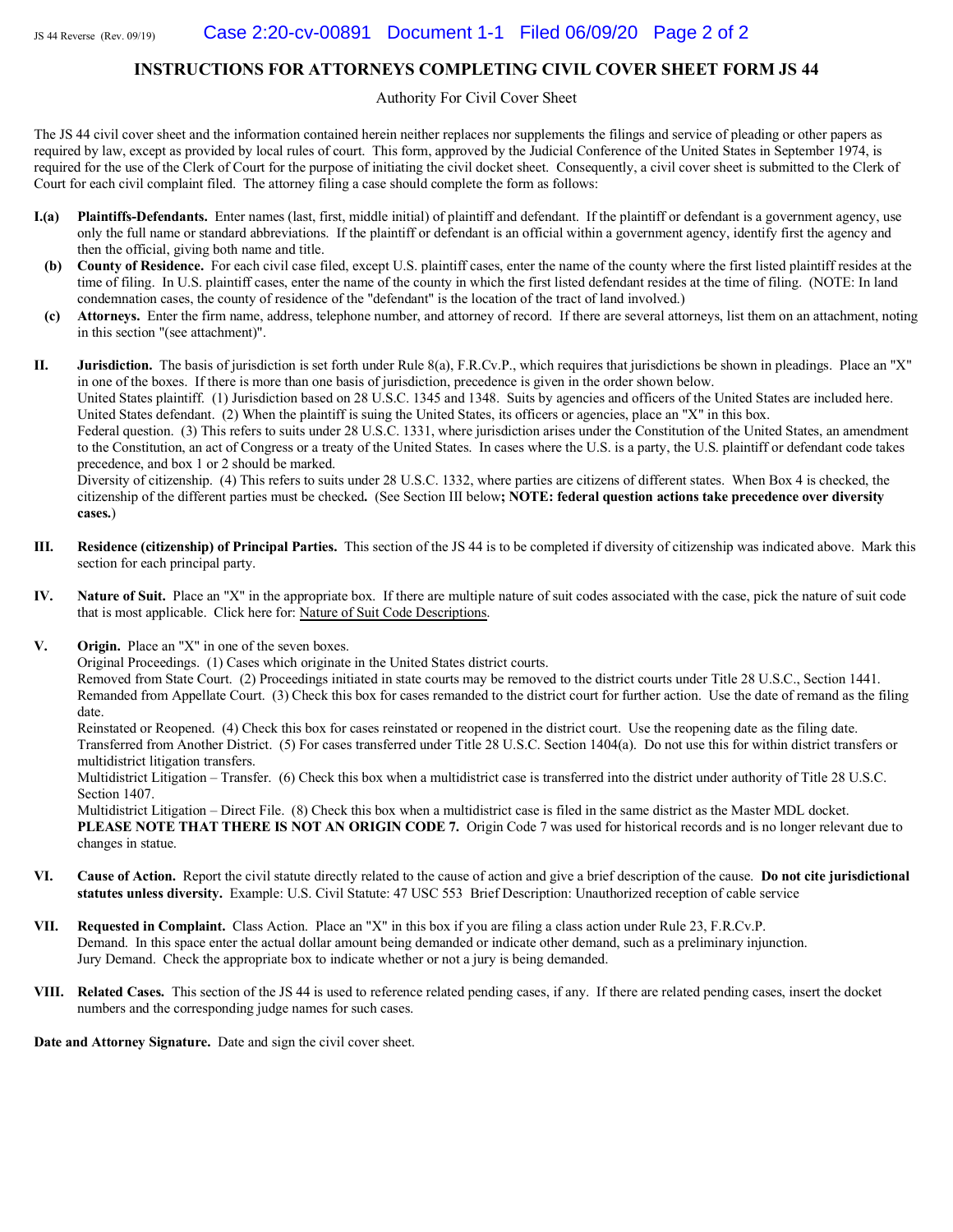AO 440 (Rev. 06/12) Summons in a Civil Action

## UNITED STATES DISTRICT COURT

for the

Western District of Washington

)

Civil Action No.

JAE Y. HONG, DDS, PS, individually and on behalf of all others similarly situated,

| or all others similarly situated,     |
|---------------------------------------|
|                                       |
| Plaintiff(s)                          |
| v.                                    |
| <b>VALLEY FORGE INSURANCE COMPANY</b> |
|                                       |
|                                       |
| Defendant(s)                          |

## **SUMMONS IN A CIVIL ACTION**

To: *(Defendant's name and address)* VALLEY FORGE INSURANCE COMPANY 100 MATSONFORD ROAD, SUITE 200 RADNOR, PA 19087

A lawsuit has been filed against you.

Within 21 days after service of this summons on you (not counting the day you received it) — or 60 days if you are the United States or a United States agency, or an officer or employee of the United States described in Fed. R. Civ. P. 12 (a)(2) or (3) — you must serve on the plaintiff an answer to the attached complaint or a motion under Rule 12 of the Federal Rules of Civil Procedure. The answer or motion must be served on the plaintiff or plaintiff's attorney, whose name and address are:

Amy Williams-Derry, Lynn L. Sarko, Ian S. Birk, Gretchen Freeman Cappio, Irene M. Hecht, Maureen Falecki, Nathan Nanfelt KELLER ROHRBACK L.L.P. 1201 Third Avenue, Suite 3200 Seattle, WA 98101

If you fail to respond, judgment by default will be entered against you for the relief demanded in the complaint. You also must file your answer or motion with the court.

*CLERK OF COURT*

Date:

*Signature of Clerk or Deputy Clerk*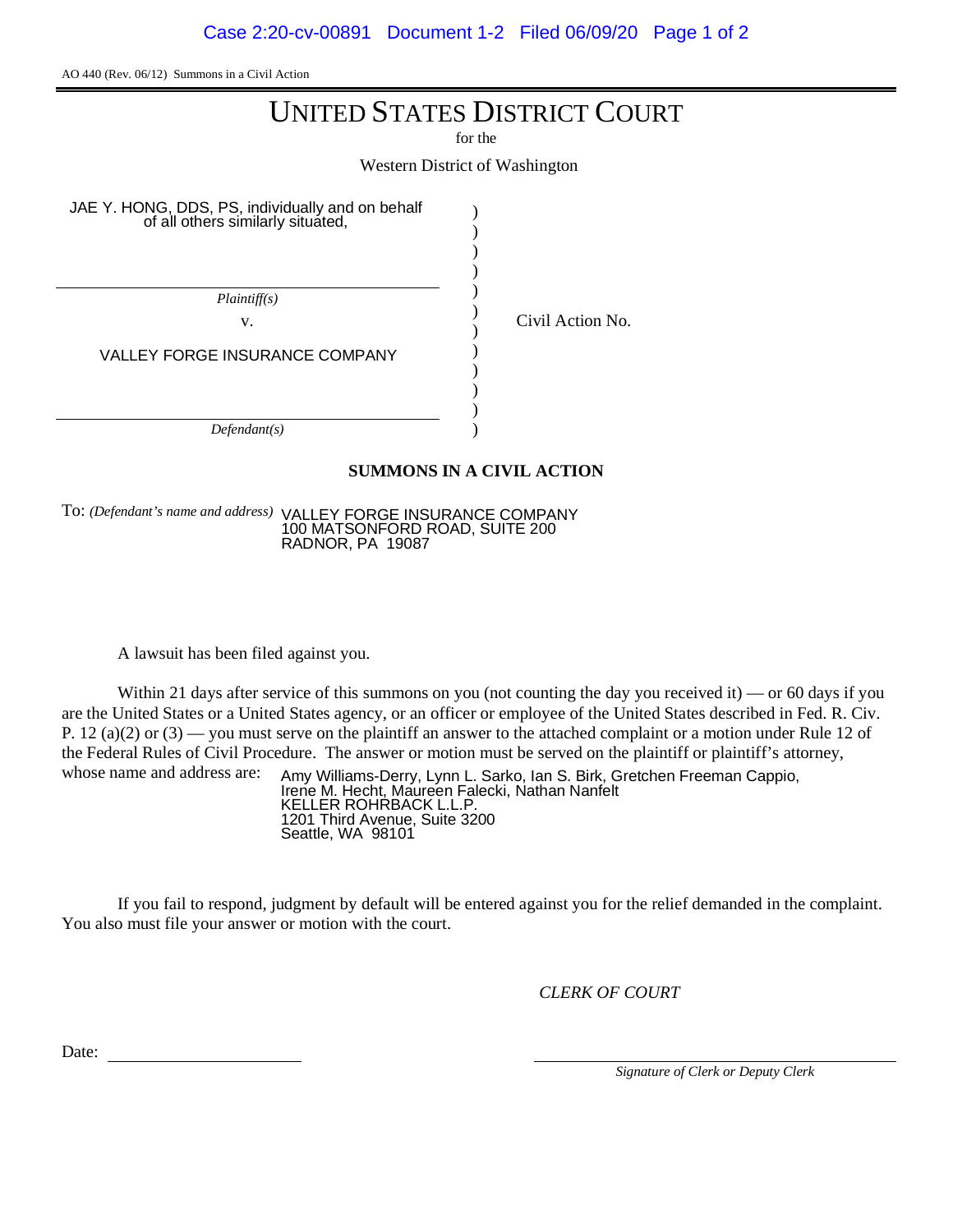AO 440 (Rev. 06/12) Summons in a Civil Action (Page 2)

Civil Action No.

#### **PROOF OF SERVICE**

#### *(This section should not be filed with the court unless required by Fed. R. Civ. P. 4 (l))*

| was received by me on (date)                                        |                                                                                             |                                                                  |      |          |  |
|---------------------------------------------------------------------|---------------------------------------------------------------------------------------------|------------------------------------------------------------------|------|----------|--|
| $\Box$ I personally served the summons on the individual at (place) |                                                                                             |                                                                  |      |          |  |
| on $(data)$<br>; or                                                 |                                                                                             |                                                                  |      |          |  |
|                                                                     | $\Box$ I left the summons at the individual's residence or usual place of abode with (name) |                                                                  |      |          |  |
| , a person of suitable age and discretion who resides there,        |                                                                                             |                                                                  |      |          |  |
| on $(data)$                                                         | , and mailed a copy to the individual's last known address; or                              |                                                                  |      |          |  |
|                                                                     | $\Box$ I served the summons on (name of individual)                                         |                                                                  |      | , who is |  |
|                                                                     | designated by law to accept service of process on behalf of (name of organization)          |                                                                  |      |          |  |
|                                                                     |                                                                                             | on $(data)$                                                      | ; or |          |  |
| $\Box$ I returned the summons unexecuted because                    |                                                                                             | <u> 1980 - Johann Barbara, martxa eta politikaria (h. 1908).</u> |      | ; or     |  |
| $\Box$ Other (specify):                                             |                                                                                             |                                                                  |      |          |  |
|                                                                     | My fees are $\text{\$}$ for travel and $\text{\$}$ for services, for a total of $\text{\$}$ |                                                                  | 0.00 |          |  |
|                                                                     | I declare under penalty of perjury that this information is true.                           |                                                                  |      |          |  |
|                                                                     |                                                                                             |                                                                  |      |          |  |
|                                                                     |                                                                                             | Server's signature                                               |      |          |  |
|                                                                     |                                                                                             | Printed name and title                                           |      |          |  |

*Server's address*

Additional information regarding attempted service, etc: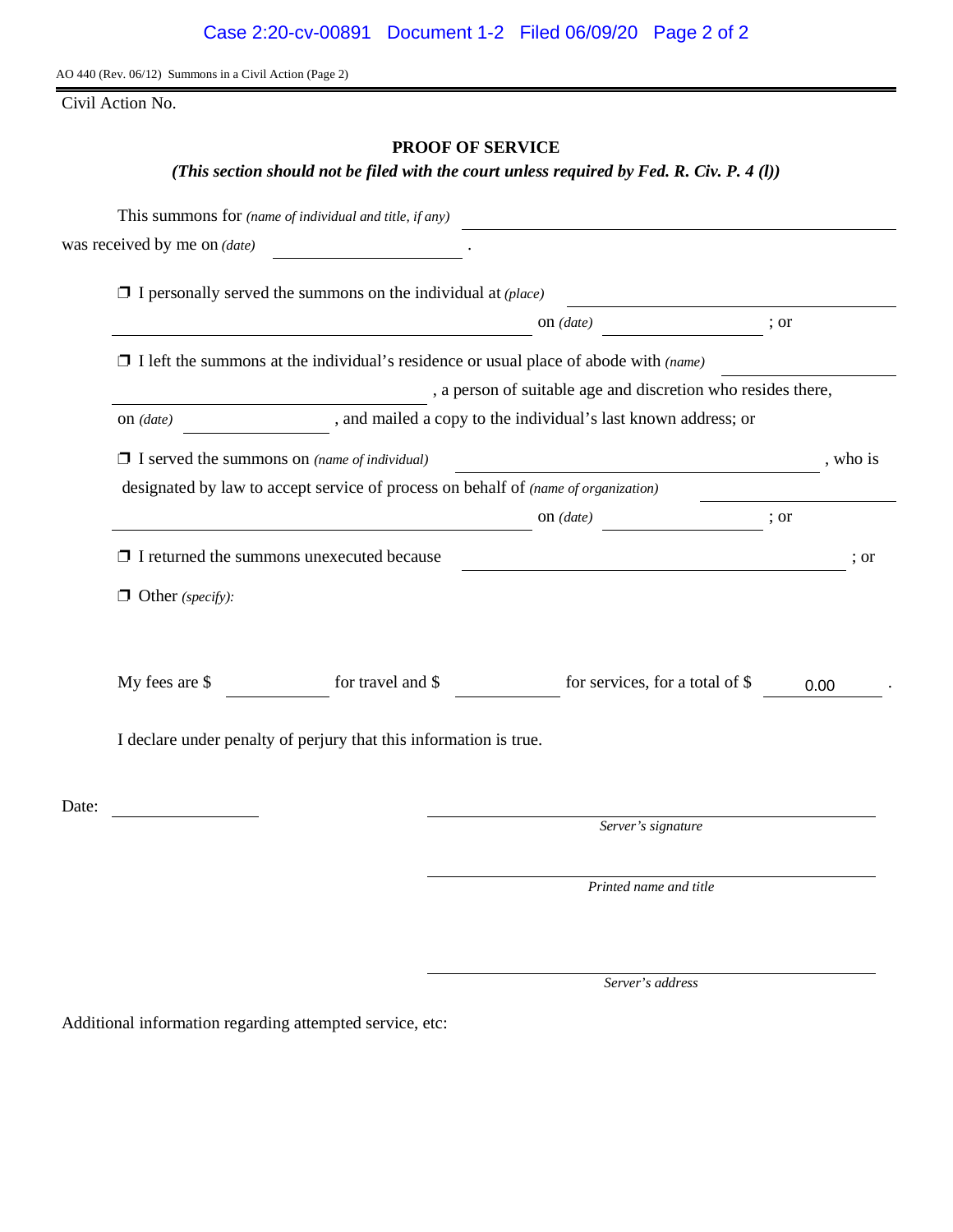|                | Case 2:20-cv-00891 Document 1-3 Filed 06/09/20 Page 1 of 3                                              |  |                                |                               |  |  |
|----------------|---------------------------------------------------------------------------------------------------------|--|--------------------------------|-------------------------------|--|--|
|                |                                                                                                         |  |                                |                               |  |  |
| 1              |                                                                                                         |  |                                |                               |  |  |
| $\overline{2}$ |                                                                                                         |  |                                |                               |  |  |
| 3              |                                                                                                         |  |                                |                               |  |  |
| 4              |                                                                                                         |  |                                |                               |  |  |
| 5              |                                                                                                         |  |                                |                               |  |  |
| 6              |                                                                                                         |  |                                |                               |  |  |
| 7              | UNITED STATES DISTRICT COURT                                                                            |  |                                |                               |  |  |
| 8              | WESTERN DISTRICT OF WASHINGTON AT SEATTLE                                                               |  |                                |                               |  |  |
| 9              | JAE Y. HONG, DDS, PS, individually and on                                                               |  |                                |                               |  |  |
| 10             | behalf of all others similarly situated,                                                                |  | No.                            |                               |  |  |
| 11             | Plaintiff,                                                                                              |  | <b>NOTICE OF RELATED CASES</b> |                               |  |  |
| 12             | V.                                                                                                      |  |                                |                               |  |  |
| 13             | VALLEY FORGE INSURANCE COMPANY,                                                                         |  |                                |                               |  |  |
| 14             | Defendant.                                                                                              |  |                                |                               |  |  |
| 15             | The below-listed cases against Valley Forge Insurance Company involve similar claims                    |  |                                |                               |  |  |
| 16<br>17       | and arise out of similar policy forms used by a similar defendant. In addition to similar claims        |  |                                |                               |  |  |
| 18             | against a similar defendant, there is also a similar nature of relief requested by the plaintiff in the |  |                                |                               |  |  |
| 19             |                                                                                                         |  |                                |                               |  |  |
| 20             | above-captioned action and the cases listed below. Accordingly, it appears likely that there            |  |                                |                               |  |  |
| 21             | could be an unduly burdensome duplication of labor and expense and potential for conflicting            |  |                                |                               |  |  |
| 22             | results if the cases listed below are conducted before different judges.                                |  |                                |                               |  |  |
| 23             | Pursuant to LCR $3(g)$ , the undersigned counsel therefore notifies the Clerk of Court of               |  |                                |                               |  |  |
| 24             | the following potentially related cases:                                                                |  |                                |                               |  |  |
| 25             | <b>Case Name</b>                                                                                        |  | Judge                          | Case No.                      |  |  |
| 26             | Kara McCulloch DMD MSD PLLC v. Valley<br>Forge Insurance Company                                        |  | Barbara J. Rothstein           | W.D. WA 2:20-cv-<br>00809-BJR |  |  |

**KELLER ROHRBACK L.L.P. KELLER ROHRBACK L.L.P.**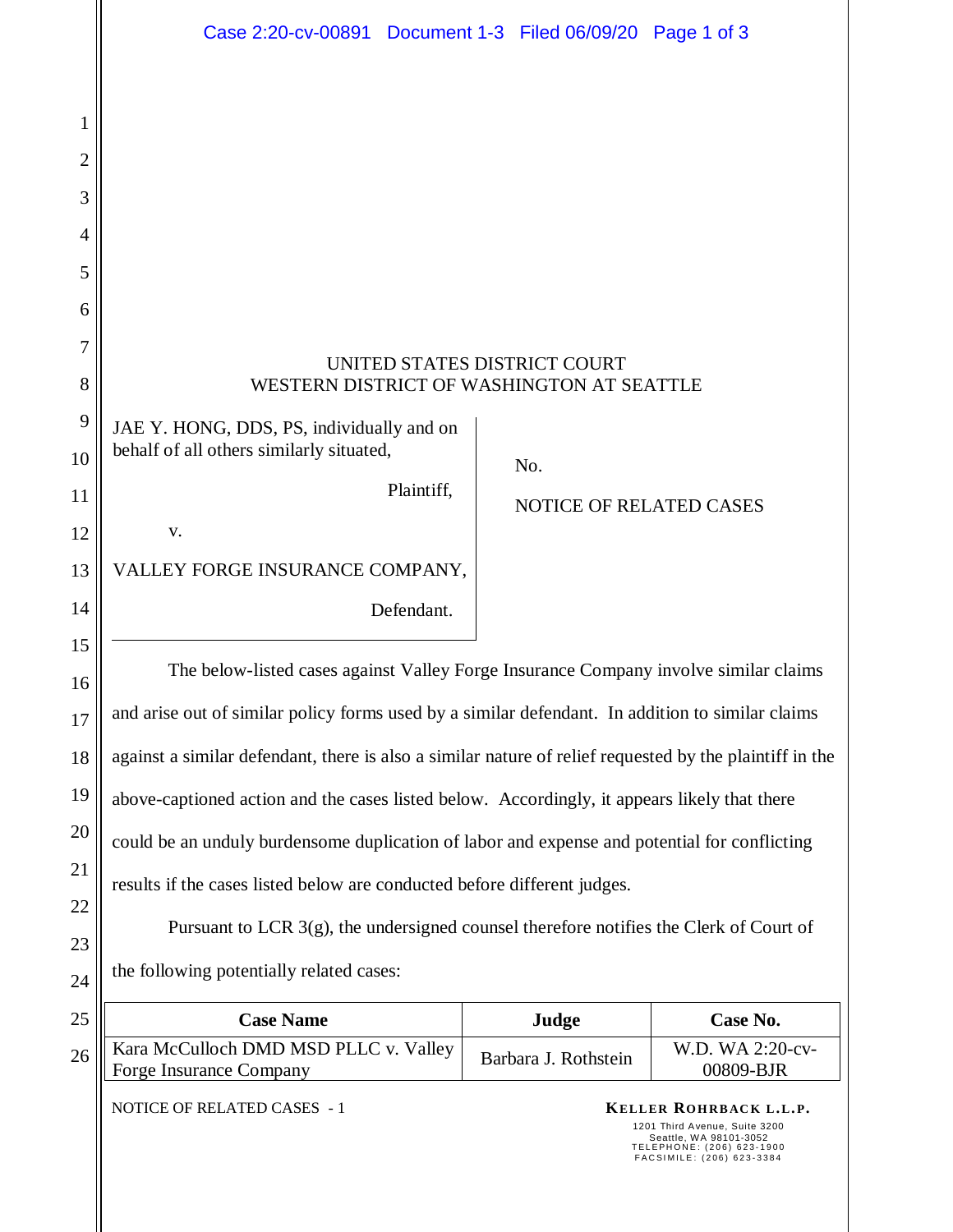| $\mathbf{1}$ | <b>Case Name</b>                                                      | Judge                                                          | Case No.                                                                                                                                    |  |  |
|--------------|-----------------------------------------------------------------------|----------------------------------------------------------------|---------------------------------------------------------------------------------------------------------------------------------------------|--|--|
| 2            | Noskenda Inc. v. Valley Forge Insurance<br>Company                    | Marsha J. Pechman                                              | W.D. WA 2:20-cv-<br>00854-MJP                                                                                                               |  |  |
| 3            |                                                                       |                                                                |                                                                                                                                             |  |  |
| 4            | DATED this 9th day of June, 2020.                                     |                                                                |                                                                                                                                             |  |  |
| 5            |                                                                       | KELLER ROHRBACK L.L.P.                                         |                                                                                                                                             |  |  |
| 6            |                                                                       |                                                                |                                                                                                                                             |  |  |
| 7            |                                                                       | By: <i>s/Amy Williams-Derry</i><br>By: <i>s/ Lynn L. Sarko</i> |                                                                                                                                             |  |  |
|              |                                                                       | By: <i>s/ Ian S. Birk</i>                                      |                                                                                                                                             |  |  |
| 8            |                                                                       | By: <i>s/ Gretchen Freeman Cappio</i>                          |                                                                                                                                             |  |  |
| 9            |                                                                       | By: s/ Irene M. Hecht                                          |                                                                                                                                             |  |  |
|              |                                                                       | By: s/Maureen Falecki                                          |                                                                                                                                             |  |  |
| 10           |                                                                       | By: s/Nathan L. Nanfelt<br>Amy Williams-Derry, WSBA #28711     |                                                                                                                                             |  |  |
| 11           |                                                                       | Lynn L. Sarko, WSBA #16569                                     |                                                                                                                                             |  |  |
|              |                                                                       | Ian S. Birk, WSBA #31431                                       |                                                                                                                                             |  |  |
| 12           |                                                                       | Gretchen Freeman Cappio, WSBA #29576                           |                                                                                                                                             |  |  |
| 13           |                                                                       | Irene M. Hecht, WSBA #11063                                    |                                                                                                                                             |  |  |
|              | Maureen Falecki, WSBA #18569                                          |                                                                |                                                                                                                                             |  |  |
| 14           | Nathan Nanfelt, WSBA #45273                                           |                                                                |                                                                                                                                             |  |  |
| 15           | 1201 Third Avenue, Suite 3200<br>Seattle, WA 98101                    |                                                                |                                                                                                                                             |  |  |
|              | Telephone: (206) 623-1900                                             |                                                                |                                                                                                                                             |  |  |
| 16           | Fax: (206) 623-3384                                                   |                                                                |                                                                                                                                             |  |  |
| 17           | Email: awilliams-derry@kellerrohrback.com                             |                                                                |                                                                                                                                             |  |  |
|              | Email: lsarko@kellerrohrback.com                                      |                                                                |                                                                                                                                             |  |  |
| 18           | Email: ibirk@kellerrohrback.com                                       |                                                                |                                                                                                                                             |  |  |
| 19           | Email: gcappio@kellerrohrback.com<br>Email: ihecht@kellerrohrback.com |                                                                |                                                                                                                                             |  |  |
|              |                                                                       | Email: mfalecki@kellerrohrback.com                             |                                                                                                                                             |  |  |
| 20           |                                                                       | Email: nnanfelt@kellerrohrback.com                             |                                                                                                                                             |  |  |
| 21           |                                                                       |                                                                |                                                                                                                                             |  |  |
| 22           |                                                                       | By: <i>s/Alison Chase</i>                                      |                                                                                                                                             |  |  |
| 23           |                                                                       | Alison Chase, pro hac vice forthcoming                         |                                                                                                                                             |  |  |
|              | 801 Garden Street, Suite 301<br>Santa Barbara, CA 93101               |                                                                |                                                                                                                                             |  |  |
| 24           | Telephone: (805) 456-1496                                             |                                                                |                                                                                                                                             |  |  |
| 25           |                                                                       | Fax: (805) 456-1497                                            |                                                                                                                                             |  |  |
| 26           |                                                                       | Email: achase@kellerrohrback.com                               |                                                                                                                                             |  |  |
|              |                                                                       | <b>Attorneys for Plaintiff</b>                                 |                                                                                                                                             |  |  |
|              | NOTICE OF RELATED CASES - 2                                           |                                                                | KELLER ROHRBACK L.L.P.<br>1201 Third Avenue, Suite 3200<br>Seattle, WA 98101-3052<br>TELEPHONE: (206) 623-1900<br>FACSIMILE: (206) 623-3384 |  |  |